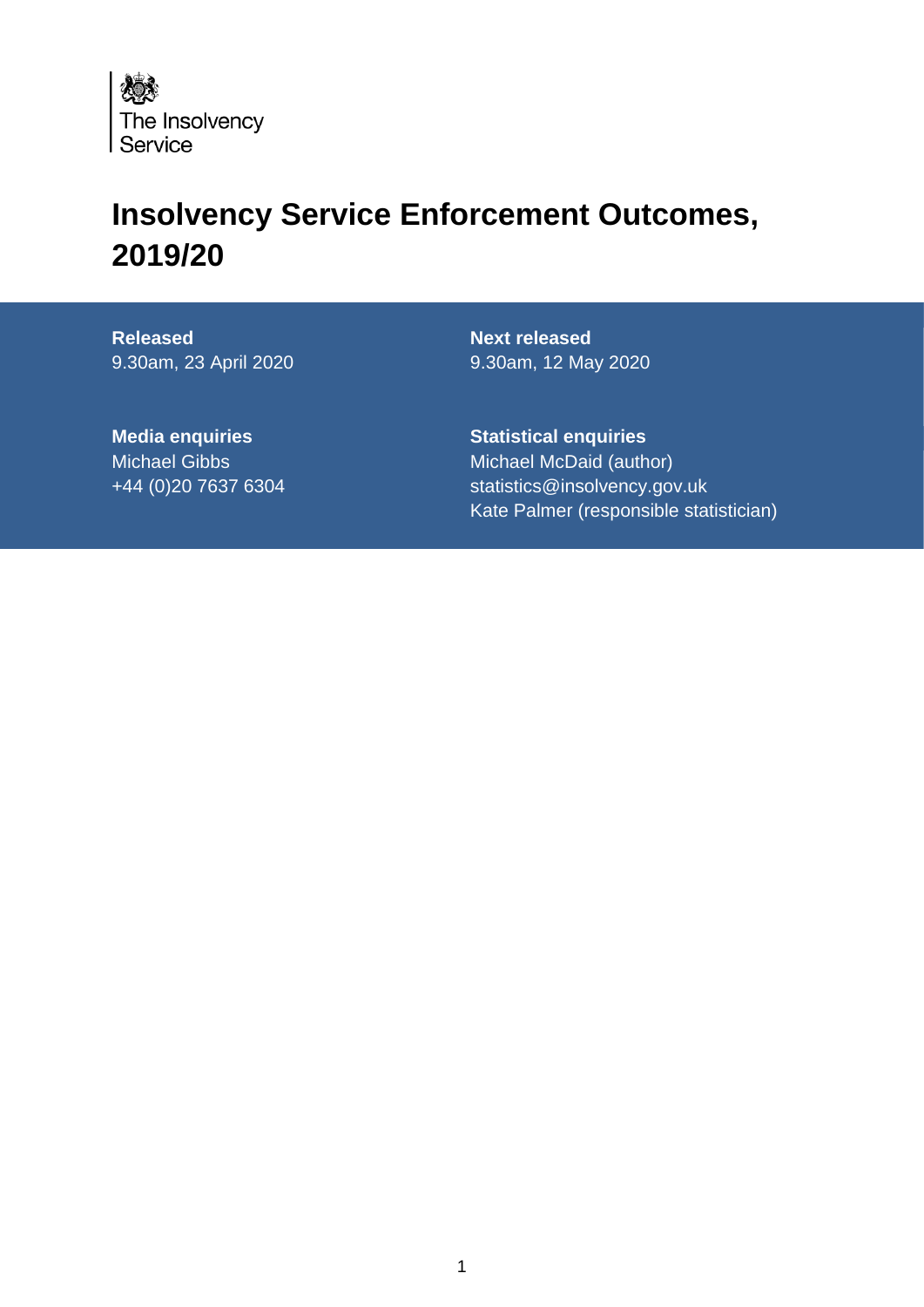## **Contents**

| 5. Bankruptcy and Debt Relief Restriction Orders and Undertakings 13          |  |
|-------------------------------------------------------------------------------|--|
|                                                                               |  |
|                                                                               |  |
| 5.3 Active Bankruptcy and Debt Relief Restriction Orders and Undertakings  16 |  |
|                                                                               |  |
|                                                                               |  |
|                                                                               |  |
|                                                                               |  |
|                                                                               |  |
|                                                                               |  |
|                                                                               |  |
|                                                                               |  |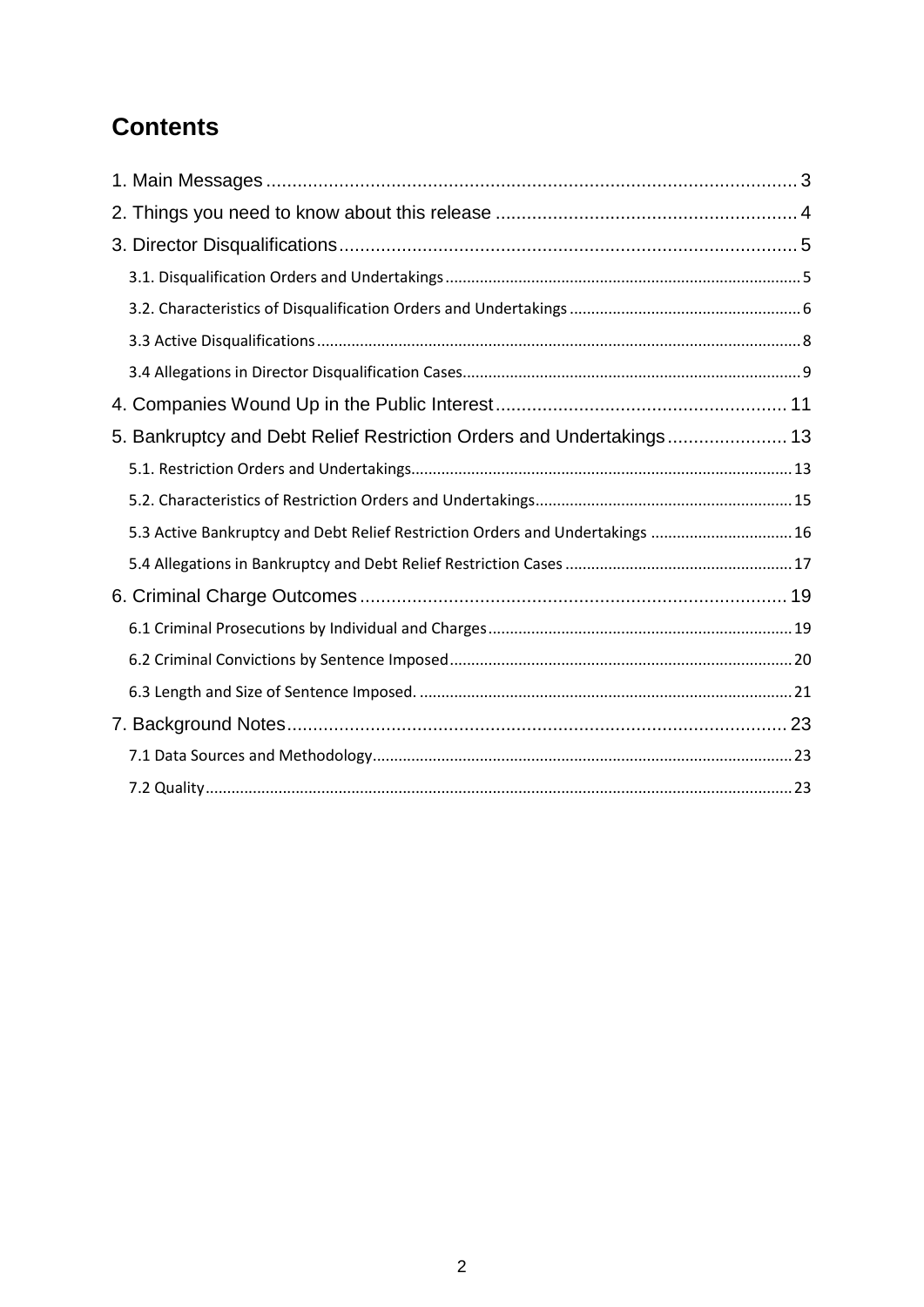## <span id="page-2-0"></span>**1. Main Messages**

- The total number of director disqualifications increased in 2019/20 compared with 2018/19 while the average period of disqualification fell slightly.
- Fifty-two companies were wound up in the public interest, down 10 cases from the previous financial year.
- The number of bankruptcy and debt relief restrictions increased to their highest annual level since 2014/15.
- Over 6,800 former directors are currently disqualified and over 2,400 individuals are currently subject to bankruptcy and debt relief restrictions.
- The number of criminal convictions fell from 2018/19; 74 directors faced criminal charges which resulted in 66 convictions.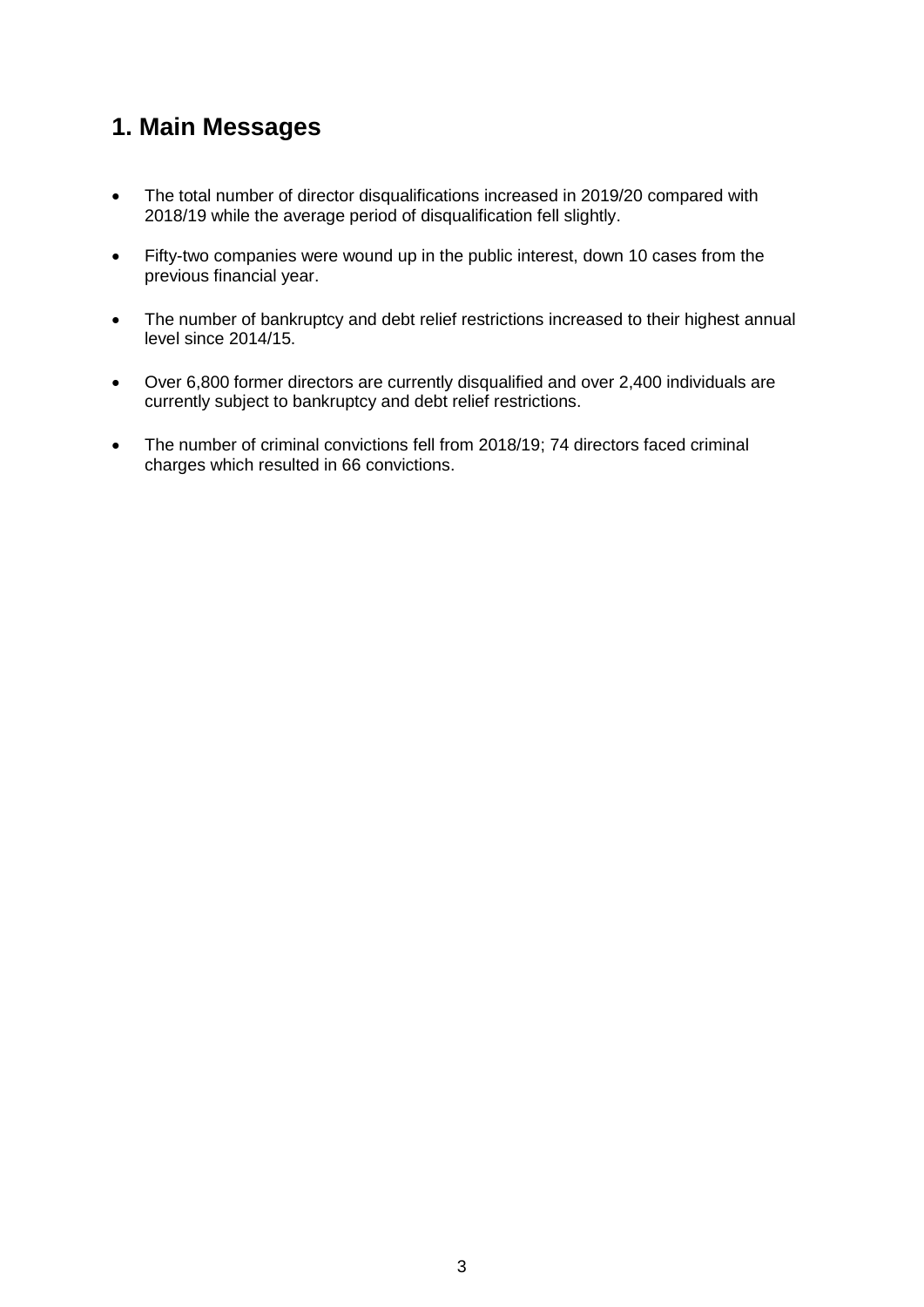## <span id="page-3-0"></span>**2. Things you need to know about this release**

#### **Criminal Charge Outcomes**

For the first time, this year's annual release contains commentary on criminal charge outcomes. This data has been included in our monthly updates to our enforcement data tables since we published our tables relating to April 2019 on 14 May 2019. These statistics relate to individuals that have acted as the director of a company in England and Wales, or a company that has an interest in England and Wales and have been charged with a criminal offence as a result of the work of the Insolvency Service.

#### **Coverage**

The coverage of the statistics in this release differs throughout due to differences in legislation and policy across the United Kingdom. The geographic breakdown a particular series relates to is detailed throughout this commentary.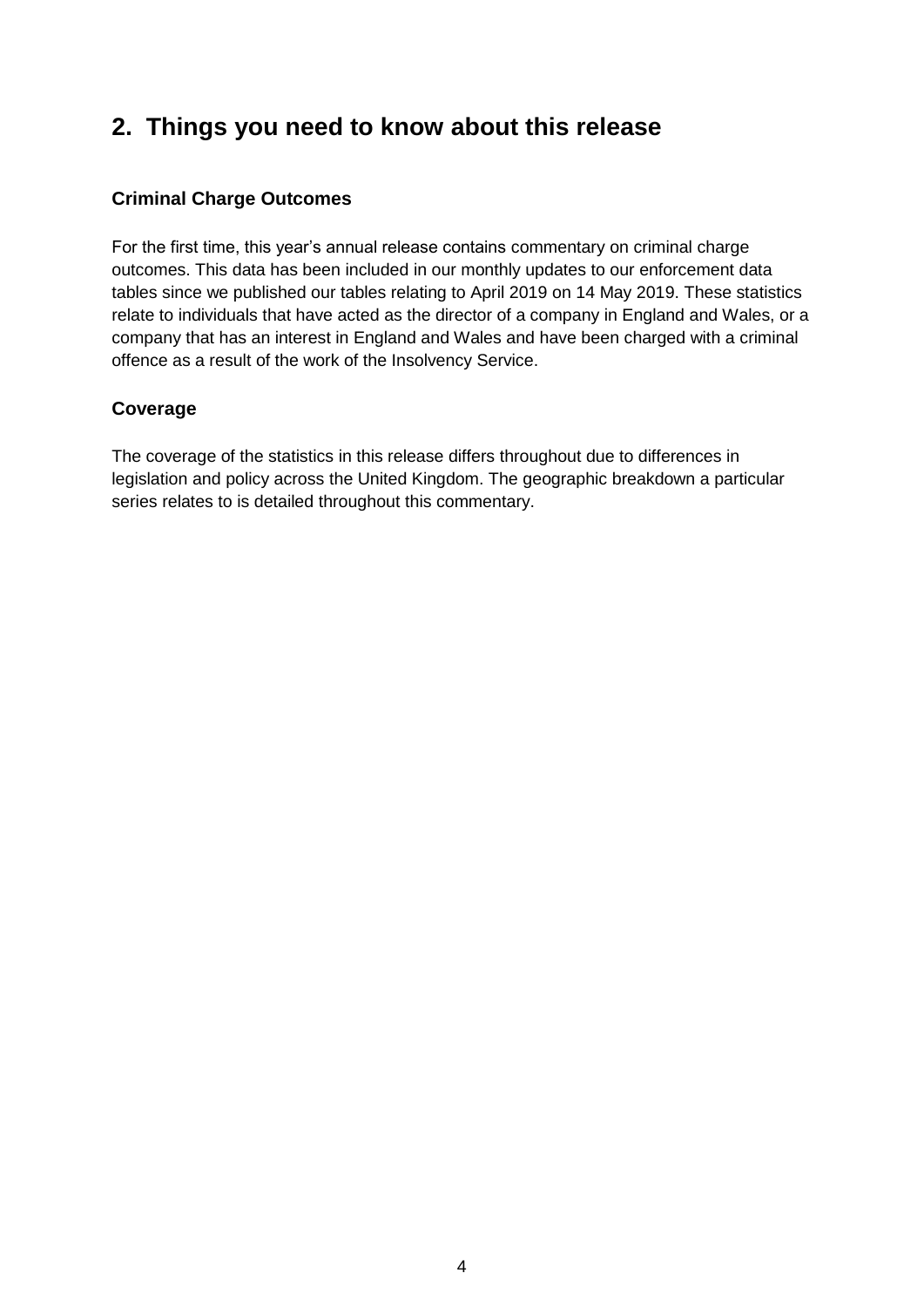## <span id="page-4-0"></span>**3. Director Disqualifications**

These statistics relate to individuals that have acted as the director of a company in Great Britain, or a company that has an interest in Great Britain and have been disqualified as a result of the work of the Insolvency Service.

Restrictions imposed on an individual that has been disqualified from being a director include not being able to act as a director of a company in the United Kingdom or be involved in the promotion, formation or management of a company without permission from the court. Further details can be found in the [Guide to Insolvency Service Enforcement Outcomes.](https://www.gov.uk/government/publications/guide-to-insolvency-service-enforcement-outcomes)

These statistics do not represent the total number of director disqualifications obtained. Rather it represents the number of director disqualifications obtained as a result of the efforts of the Insolvency Service. [Companies House](https://www.gov.uk/government/organisations/companies-house) maintains a record of all director disqualifications, including those presented here.

### <span id="page-4-1"></span>**3.1. Disqualification Orders and Undertakings**

Disqualification Orders are made by the court under the Company Directors Disqualification Act 1986.

This applies to individuals formally appointed as a director and those deemed to have acted as a director even though they were not formally appointed.

If an individual accepts the allegations made against them, they can offer to enter into a disqualification undertaking. This has the same effect as an order but does not involve court proceedings.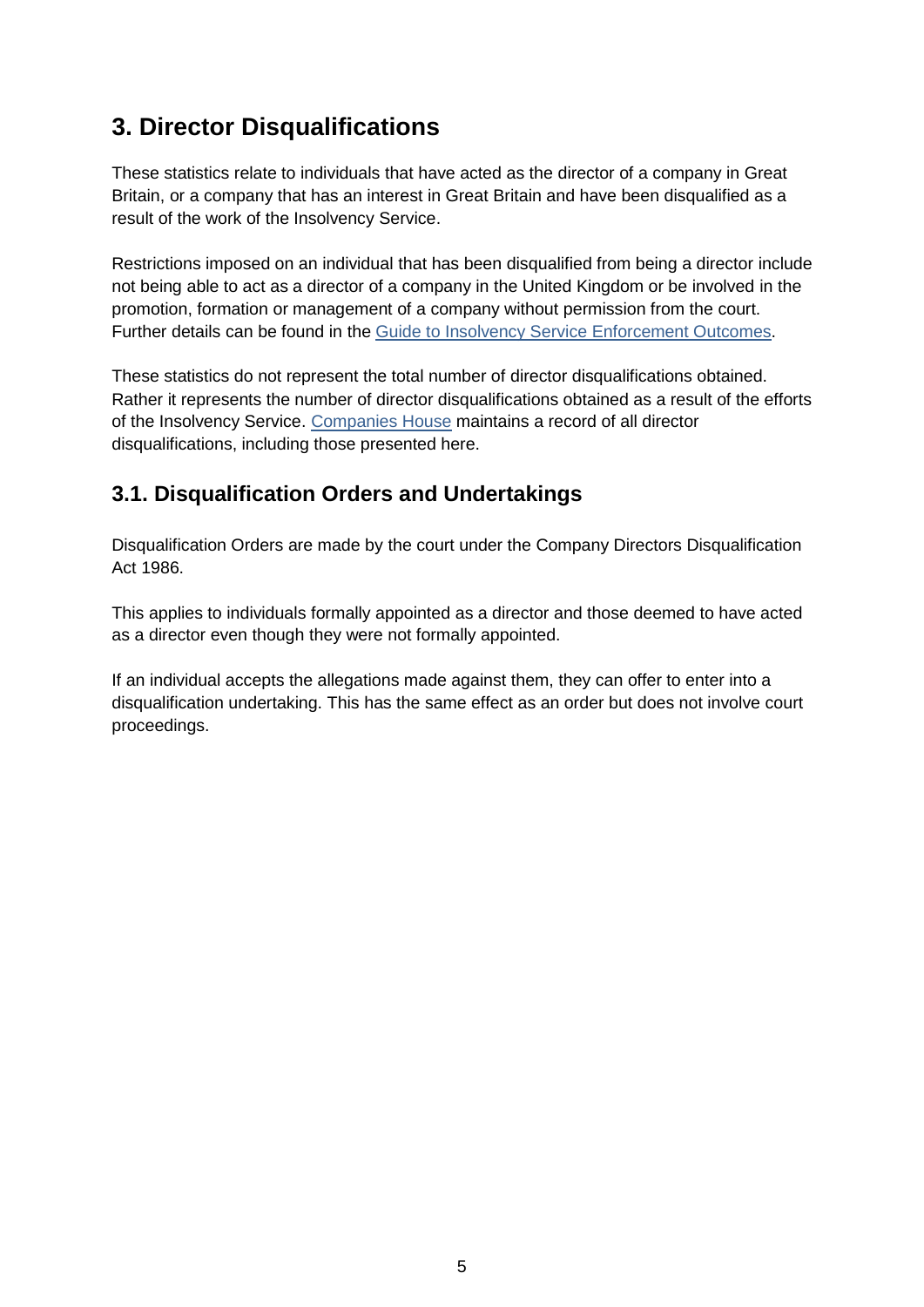**Figure 1: Director Disqualification Orders and Undertakings, 2009/10 to 2019/20** 



The Insolvency Service obtained or had significant involvement in obtaining 1,280 disqualifications for the reporting year 2019/20, 3.0% higher than in 2018/19 (1,243 disqualifications). Of these, 1,116 (87.2%) were undertakings and 164 were obtained by court order. The proportion of undertakings is higher than the recent trends; historically, this has ranged from 80% to 84%.

## <span id="page-5-0"></span>**3.2. Characteristics of Disqualification Orders and Undertakings**

#### **Section of the Act**

A disqualifications order can be made under different sections of the Act, depending on the circumstances:

- section 2 following conviction for an indictable offence in relation to the promotion, formation, management, liquidations or striking off a company,
- section 6 for unfit conduct in relation to an insolvent company,
- section 8 where it is considered expedient in the public interest, arising from investigative material.

Section 6 and 8 disqualifications can be made as an order or undertaking. As section 2 disqualifications are made following a conviction, they are all orders.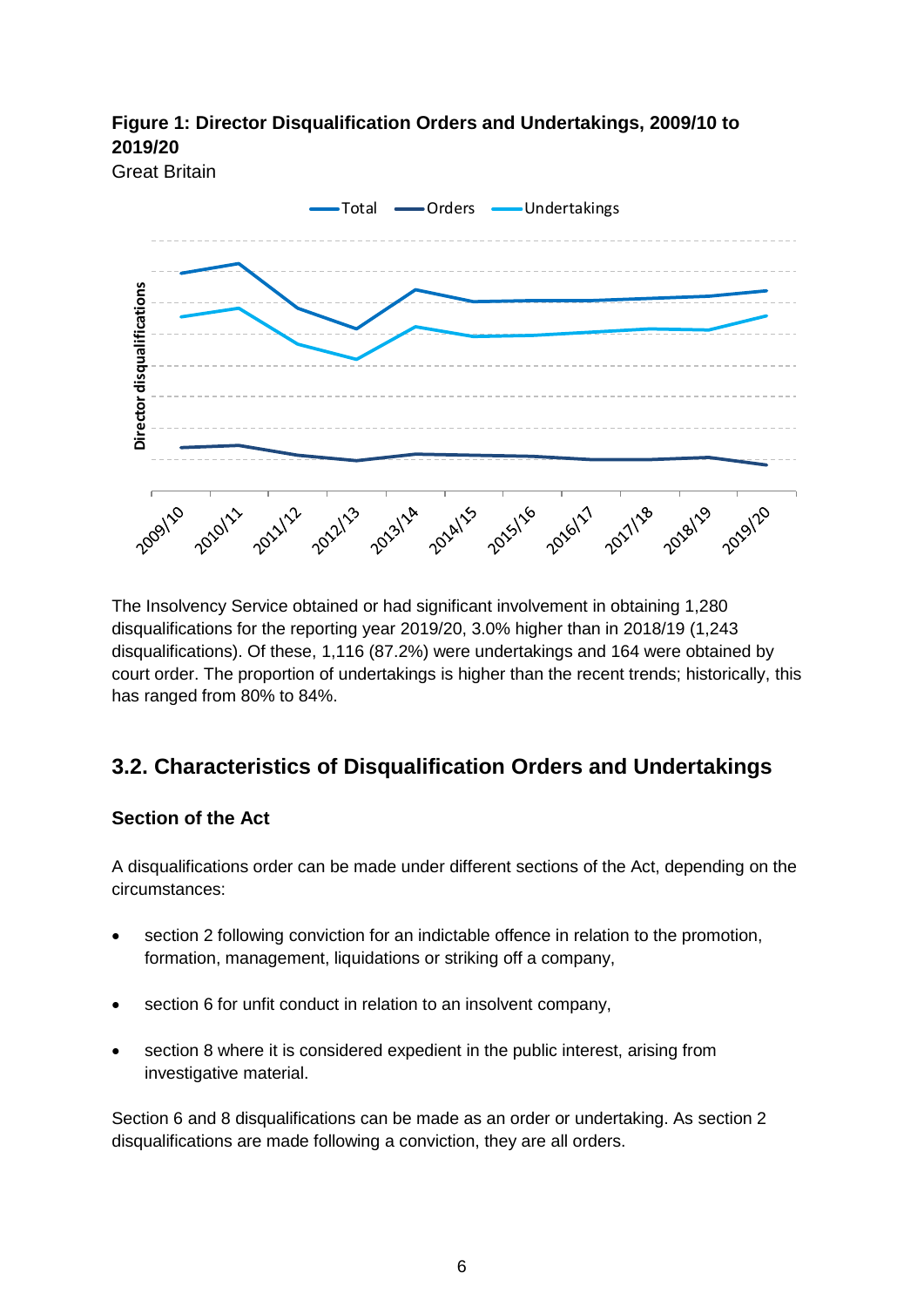Most director disqualifications are made in relation to insolvent companies (section 6 of the Company Directors Disqualification Act). In 2019/20, 1,196 disqualifications were made under this section an increase from 1,071 in 2018/19. This due to changes to internal processes to enable us to carry out more investigations within available resource

There were 43 disqualifications in 2019/20 made under section 2, where the Insolvency Service made a substantial contribution to the investigation, this is down from 61 disqualifications made under section 2 in 2018/19.

There were 41 disqualifications made under section 8 in 2019/20, down from 111 in 2018/19. Changes to legislation in 2015, broadened the scope of investigative material that can be used to bring a disqualification, for example information from other regulators, this led to an increase in disqualifications under section 8 and despite the fall the number of disqualifications under section 8 in 2019/20 it remains above pre- 2015 levels.

#### **Length of Disqualification**

The length of time that a disqualification order or undertaking can be enforced for is generally between 2 and 15 years. It is possible for section 2 and section 8 disqualifications to be enforced for up to 15 years (see [Guide to Insolvency Service Enforcement Outcomes\)](https://www.gov.uk/government/publications/guide-to-insolvency-service-enforcement-outcomes)

Any breach of the restrictions during this time can result in prosecution, and if found guilty, the individual may be subject to a criminal penalty, such as a fine or imprisonment or can be made personally liable for the company's debts incurred during the period of the breach.

#### **Figure 2: Average Length of Director Disqualification Orders and Undertakings, 2009/10 to 2019/20**

Great Britain

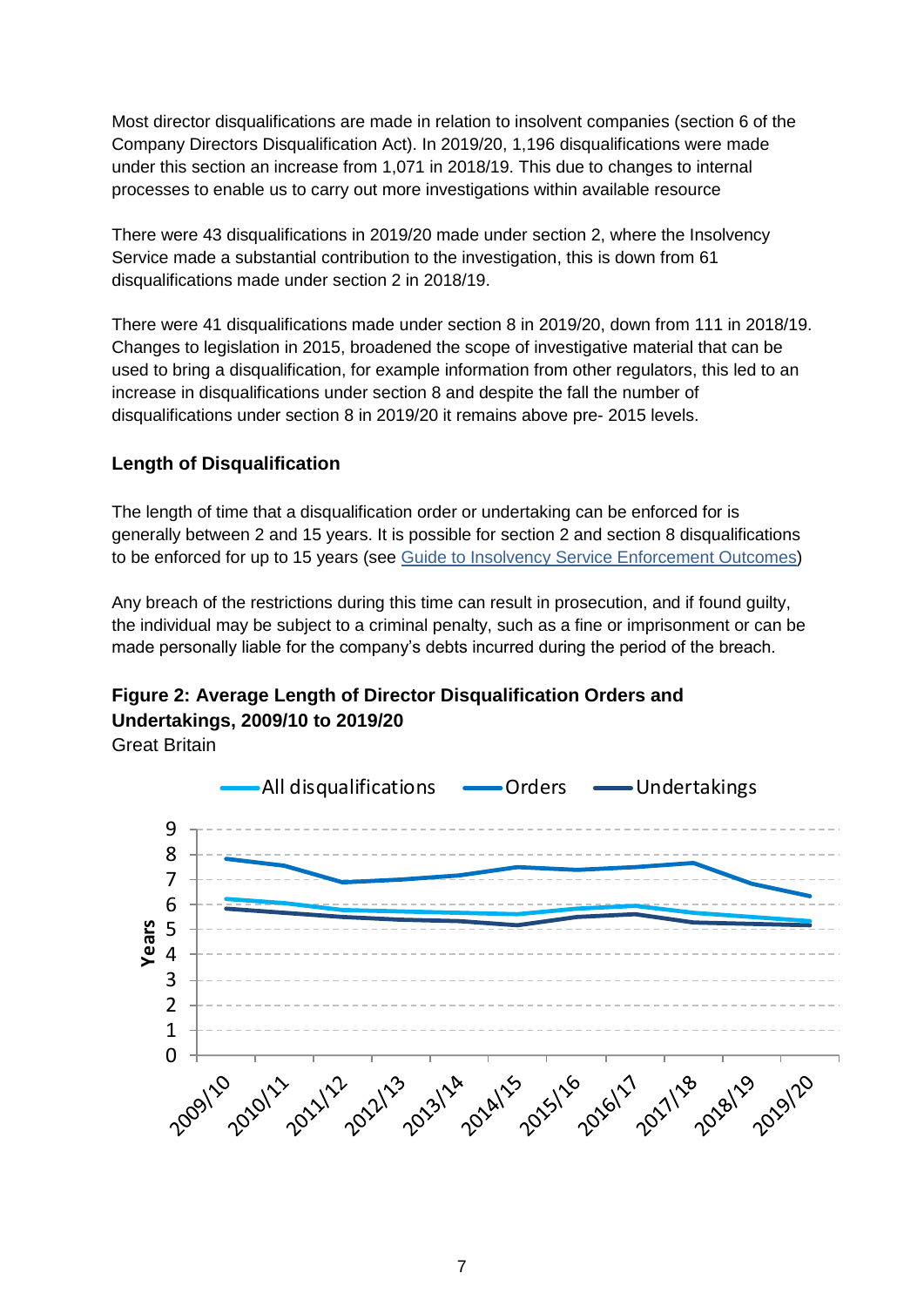A reduction in the length of the disqualification can be offered in certain circumstances if the director accepts an undertaking. This is in recognition of the earlier protection of the public and the costs saved from avoiding court proceedings.

For the third consecutive year, the average length of a disqualification decreased, falling by 2 months from the 2018/19 average to 5 years and 4 months. This was largely driven by a decrease in the average length of an order which fell by 6 months from 2018/19 to 6 years and 4 months. The average length of an undertaking was broadly flat in 2019/20 at 5 years and 2 months.

### **Figure 3: Director Disqualification Orders and Undertakings by length band, 2009/10 to 2019/20**

Great Britain



Of the 1,280 disqualifications made in 2019/20, 728 (56.9% of the total), were for between 2 and 5 years483 (37.7%) were for over 5 to 10 years, and 69 (5.4%) directors were disqualified for over 10 to 15 years.

### <span id="page-7-0"></span>**3.3 Active Disqualifications**

A total of 6,817 directors disqualified in the last 11 years remain disqualified. This does not include a number of directors with active 11 to 15 year disqualifications that started before 2009/10.

Of the 1,386 disqualifications that came into force in 2009/10, 183 (13.2%) remain active, while all 1,280 of the disqualifications that came into force in 2019/20 remain active.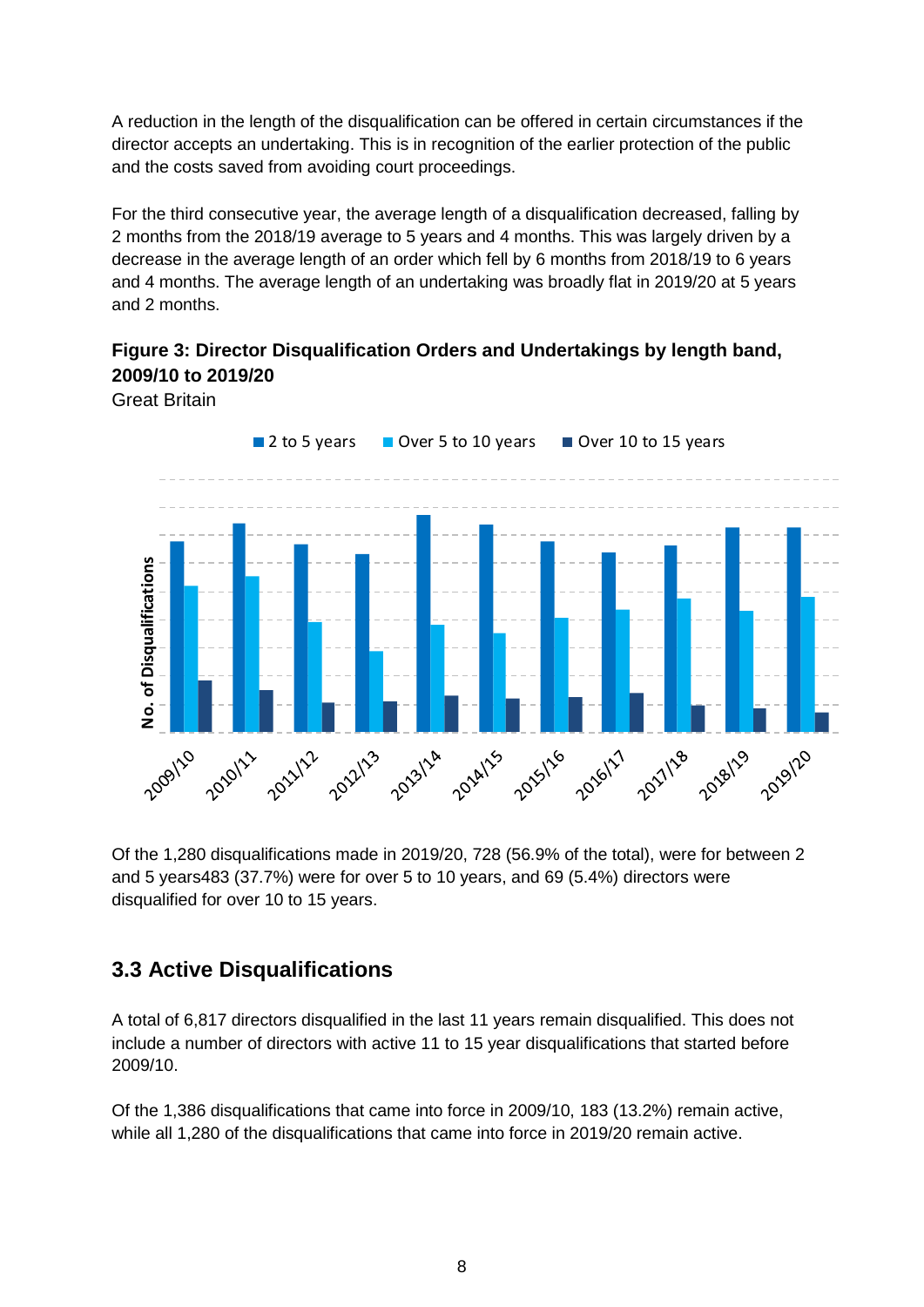## **Figure 4: Percentage of Director Disqualifications Still Active by Financial Year that Disqualification Occurred**





## <span id="page-8-0"></span>**3.4 Allegations in Director Disqualification Cases**

The allegations shown here are in relation to disqualifications made under section 6 only. It is possible for more than one allegation to be made in each disqualification case. Therefore, the number of allegations presented here does not match the number of disqualifications. The allegations presented here relate to those disqualification orders and undertakings obtained in the quarter being reported on in this release, rather than the date the allegations were made.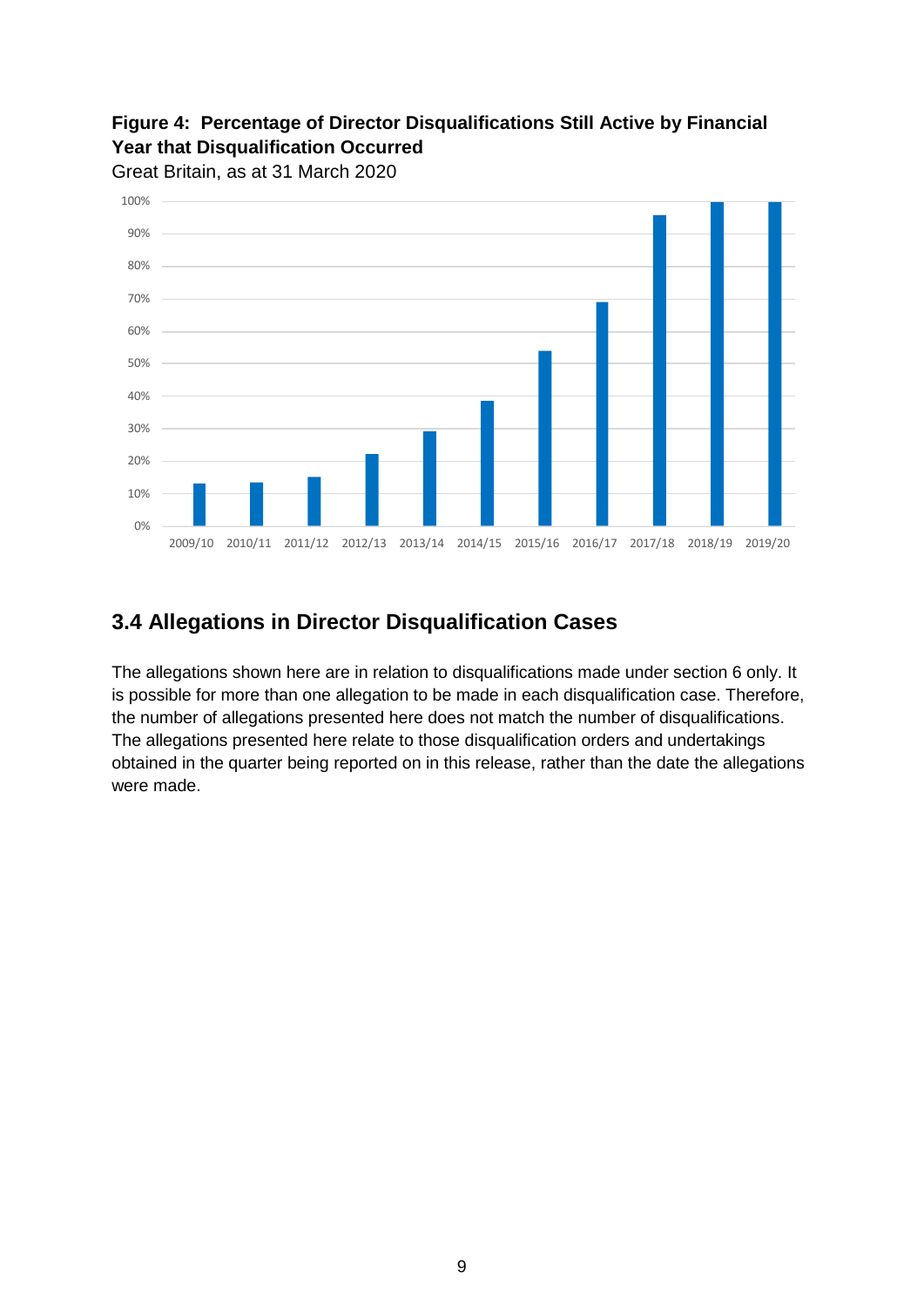#### **Figure 5: Active Director Disqualifications by Financial Year that Disqualification Occurred**

Great Britain, as at 31 March 2020



For the 1,196 section 6 disqualifications obtained in 2019/20, there were a total of 1,346 allegations recorded.

The most common allegation made in director disqualifications obtained in 2019/20 was in relation to the *unfair treatment of the Crown* (which usually refers to HM Revenue and Customs). *Unfair treatment of the Crown* can range from cases where a director had made a conscious decision to pay other creditors and not HM Revenue and Customs, to cases where a director has defrauded or attempted to defraud HM Revenue and Customs. This has been by far the most common allegation made since comparable records began in 2011/12.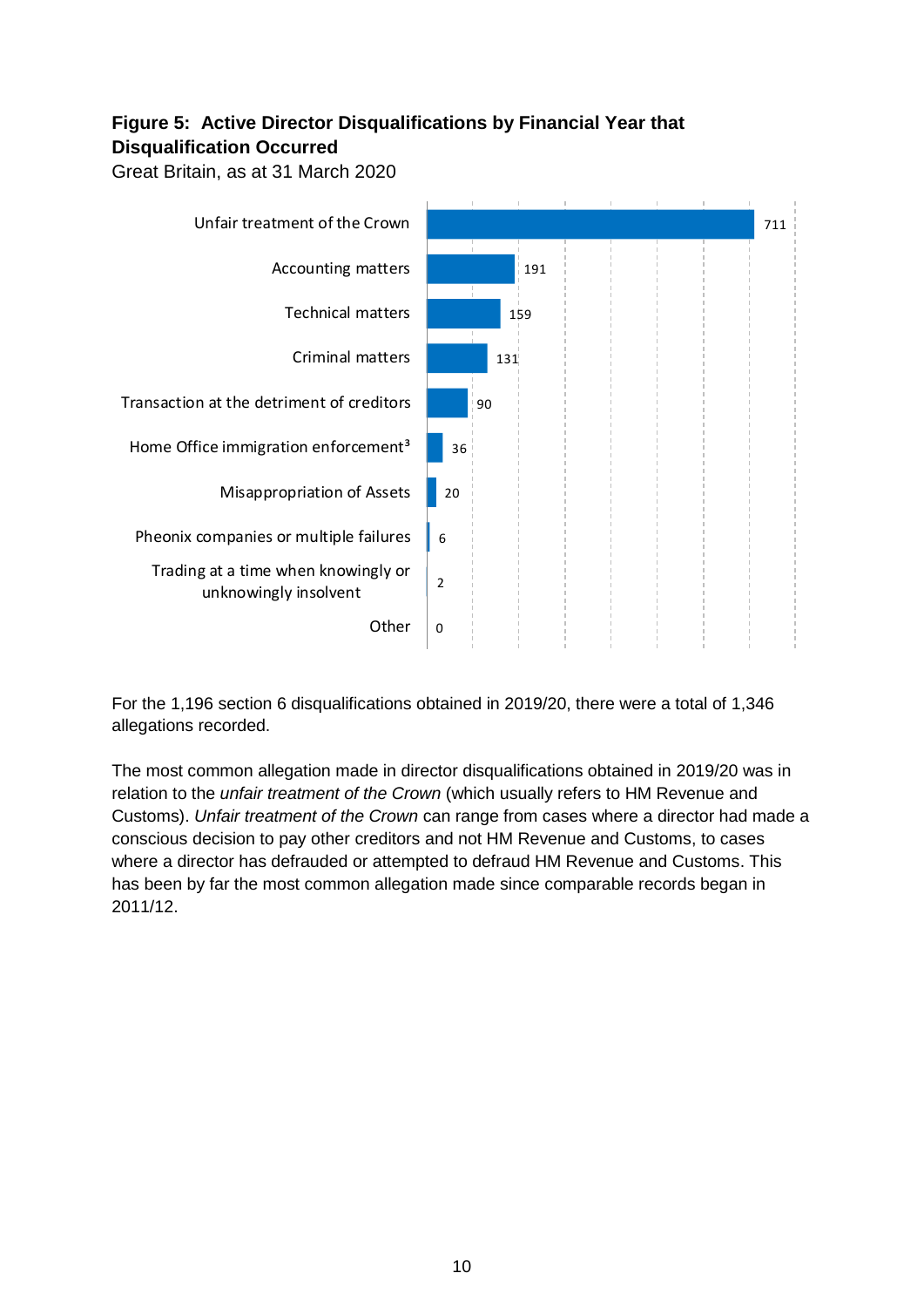## <span id="page-10-0"></span>**4. Companies Wound Up in the Public Interest**

These statistics relate to companies, including United Kingdom and foreign companies registered at [Companies House](https://www.gov.uk/government/organisations/companies-house) and companies that should be registered as they carry out business in the United Kingdom.

The compulsory winding up of a company is a legal process where the company is placed into compulsory liquidation by order of the court. The number of companies wound up in the public interest is included in the total compulsory liquidation cases that are reported in the [Insolvency Statistics](http://www.gov.uk/government/collections/insolvency-service-official-statistics) and as such do not represent additional liquidations.

Following an investigation into the corporate abuse by a company or limited liability partnership that is either actively trading, has ceased trading or is currently in voluntary liquidation or administration, the Secretary of State can apply to the court to have the company put into compulsory liquidation, a legal process in which an official receiver (or a liquidator in Scotland) is appointed to 'wind up' the affairs of a company or limited liability partnership.

Corporate abuse could include serious misconduct, fraud, scams or sharp practice in the way the company operates.



**Figure 6: Companies Wound Up in the Public Interest, 2009/10 to 2019/20** United Kingdom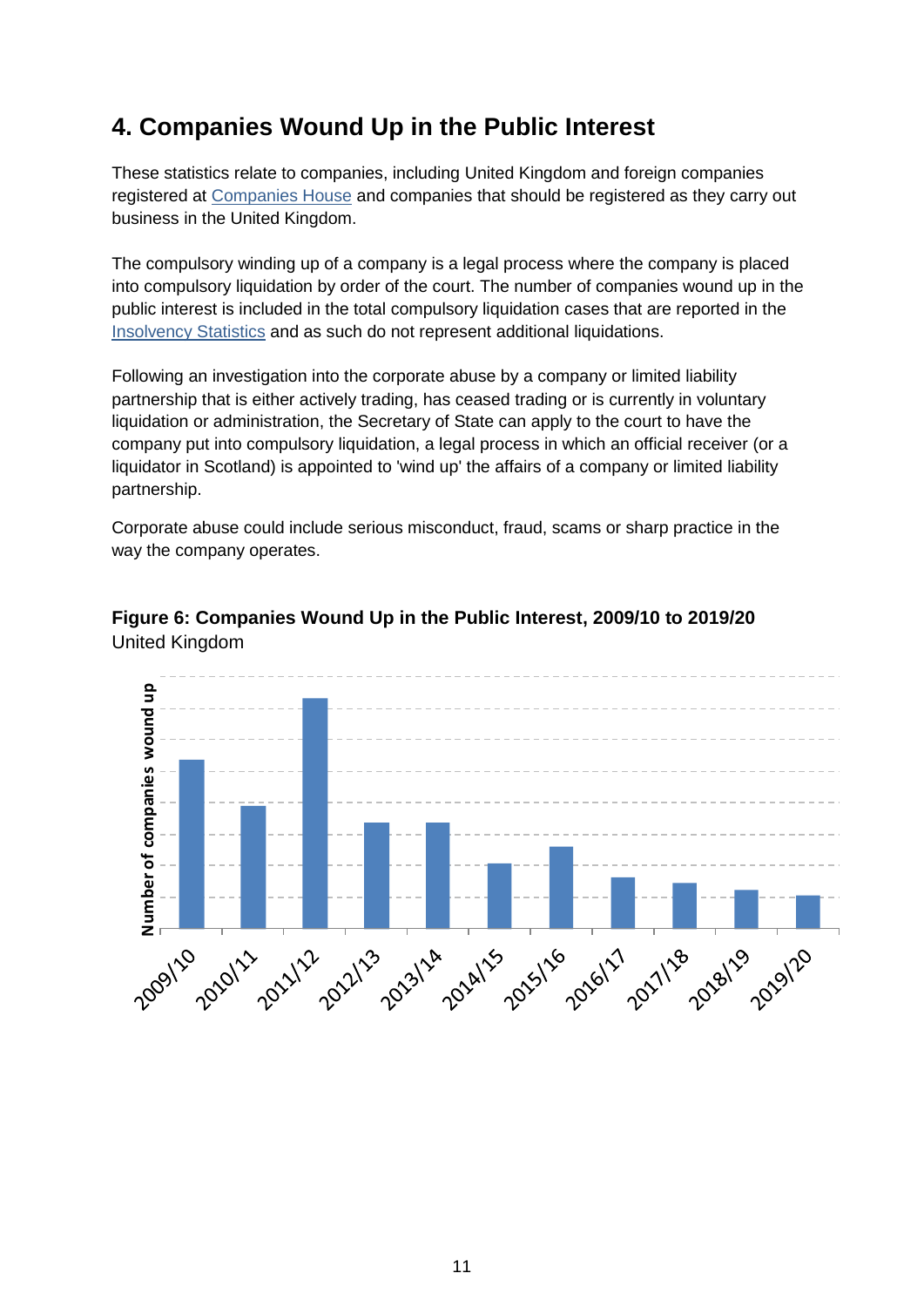In 2019/20, 52 companies were wound up in the public interest. This was a decrease of 10 cases on 2018/19.

In October 2016, the Companies (Disclosure of Information) (Specified Persons) Order 2016 came into effect. This added a further 5 regulatory and enforcement bodies to the statutory list of those to whom the Insolvency Service can disclose material relating to live investigations. This has widened the range of actions the Insolvency Service can take following a company investigation, allowing disclosure in instances where it was previously not possible. In some cases it has been more effective to use these disclosure gateways than wind up the company. This may for example include working with Companies House to dissolve a company.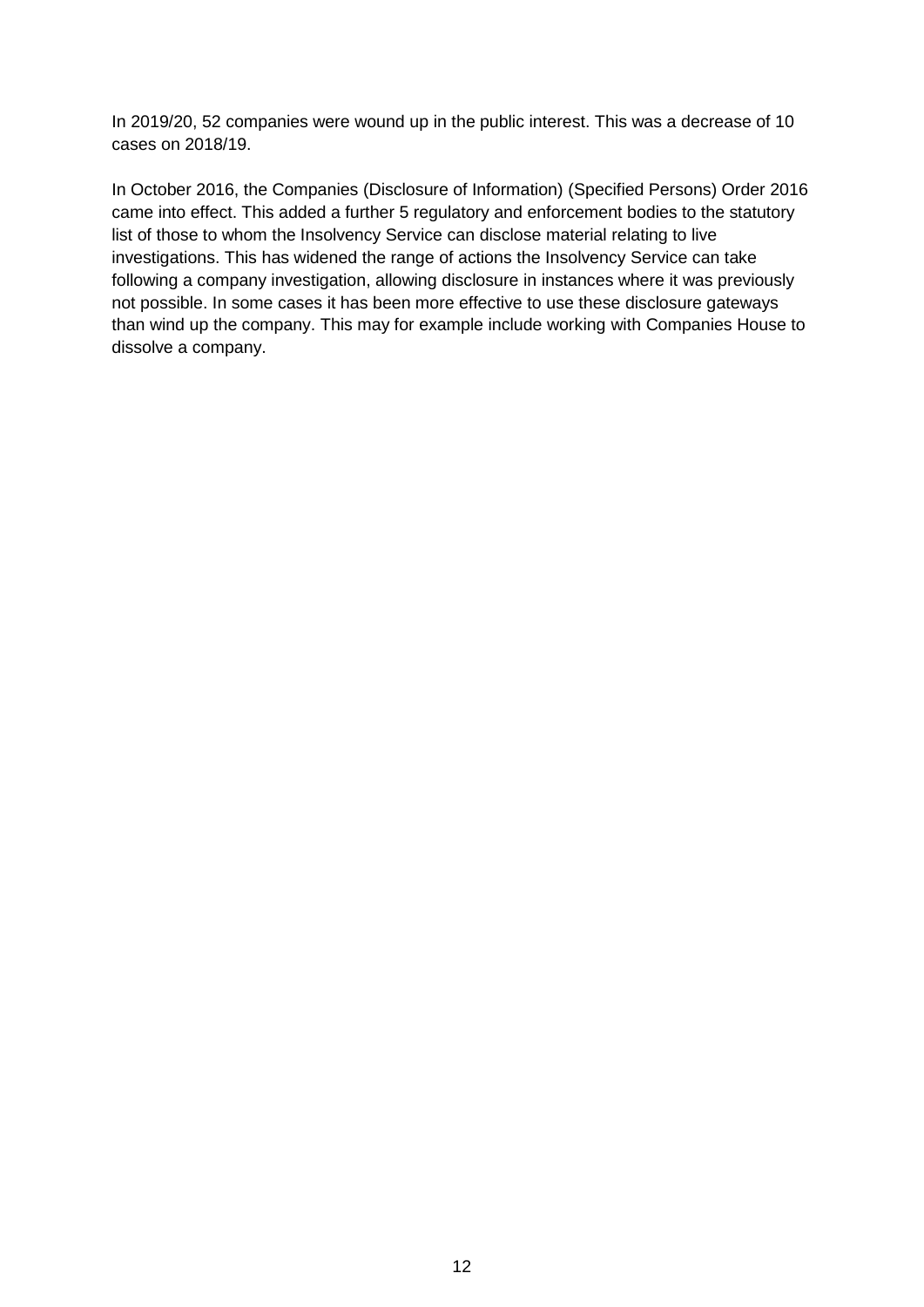## <span id="page-12-0"></span>**5. Bankruptcy and Debt Relief Restriction Orders and Undertakings**

These statistics relate to people subject to a bankruptcy or debt relief order in England and Wales – formal insolvency procedures for individuals who have had problems with debt – where the individual is considered to be culpable. A restriction order is made by the court after considering evidence submitted by the official receiver showing the individual to have been dishonest or blameworthy.

There are several consequences of a bankruptcy or debt relief restriction. These include the individual having to disclose their status when applying for credit over £500, they may not act as a director of a company or take part in its promotion, formation or management unless permission has been obtained by the court, and they may not act as a Member of Parliament amongst other restrictions.

## <span id="page-12-1"></span>**5.1. Restriction Orders and Undertakings**

If the individual accepts the allegations made against them, they can offer to enter into a restriction undertaking. This has the same effect as an order but does not involve court proceedings.

Bankruptcy and debt relief restrictions are presented together throughout this release. As there are very few debt relief restrictions made, it is not possible to draw particularly meaningful conclusions from analysing them on their own.

There are enforcement measures in Scotland and Northern Ireland for insolvent individuals. They are not represented here as they are enforced by the Accountant in Bankruptcy for Scotland and the Department for the Economy in Northern Ireland.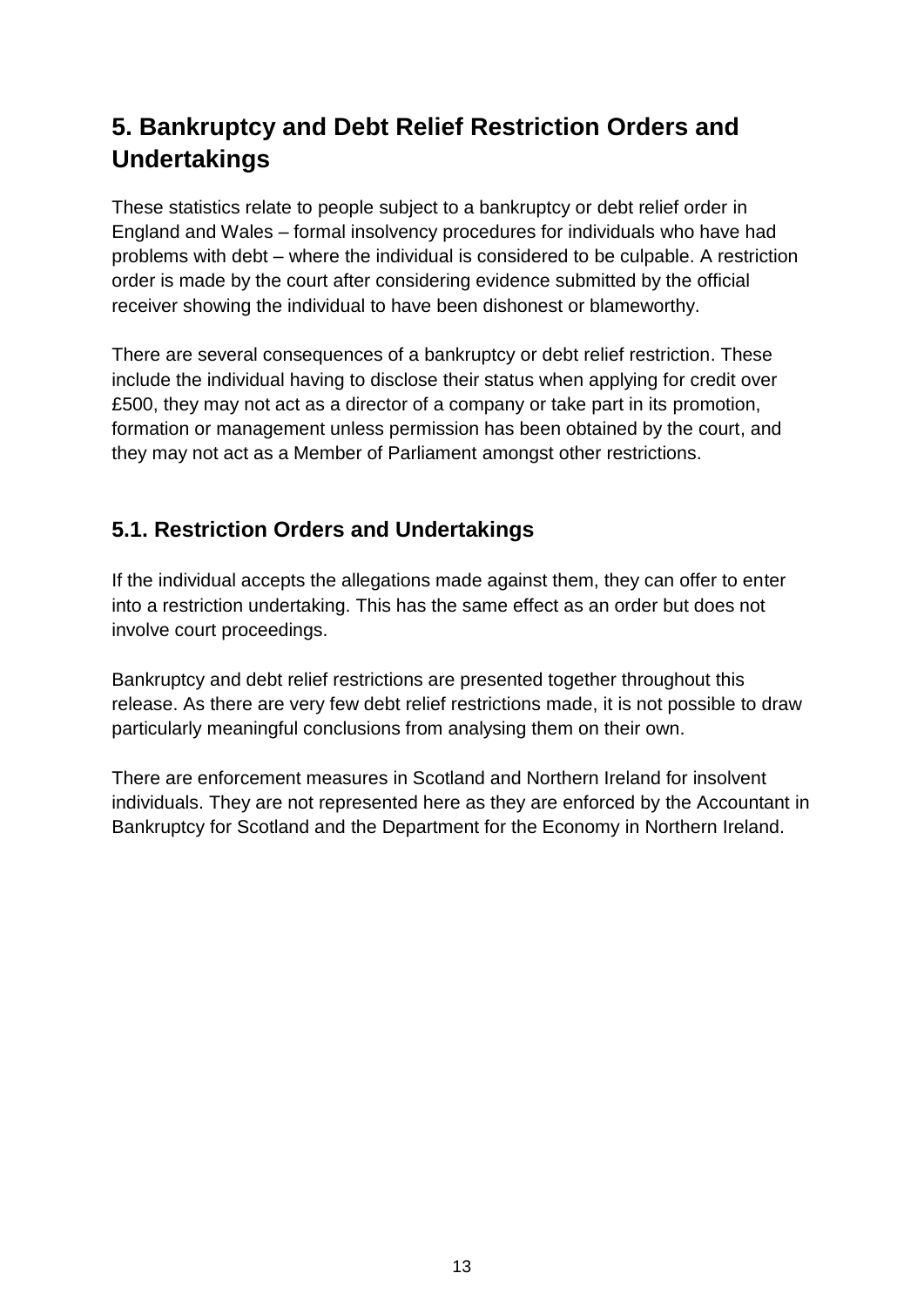#### **Figure 7: Bankruptcy and Debt Relief Restriction Orders and Undertakings, 2009/10 to 2019/20**

England and Wales



In 2019/20, a total of 470 restrictions were made, compared to 441 in 2018/19. Since 2015/16 the number of restrictions has been fairly stable. Between 2009/10 to 2014/15 there was a decreasing trend that was driven primarily by decreases in the number of bankruptcies. Of the restrictions in 2019/20, 32 were restrictions orders (up from 30 cases in 2018/19) and 438 were restrictions undertakings (compared to 411 in 2018/19).

As there are very few debt relief restrictions orders and undertakings, the total number of restrictions orders and undertakings is driven by the number of bankruptcies. Because of the time taken to investigate potential misconduct (around 9 months on average) the trend in bankruptcy restrictions follows that of bankruptcies, lagged by around a year. The peak in restrictions orders and undertakings, January to March 2010, was a year after the peak in bankruptcies following the financial crisis. Similarly, the recent decreases and subsequent stability in the number of bankruptcies have tended to be reflected a year later in the number of bankruptcy restrictions outcomes. Efficiencies in the investigation process by Official Receivers have latterly seen a reduction in the time between bankruptcy order and restriction.

More information on the trends and drivers of the number of individuals entering into formal insolvency procedures, including bankruptcy, debt relief orders and individual voluntary arrangements, can be found in the [Insolvency Statistics](http://www.gov.uk/government/collections/insolvency-service-official-statistics) publication.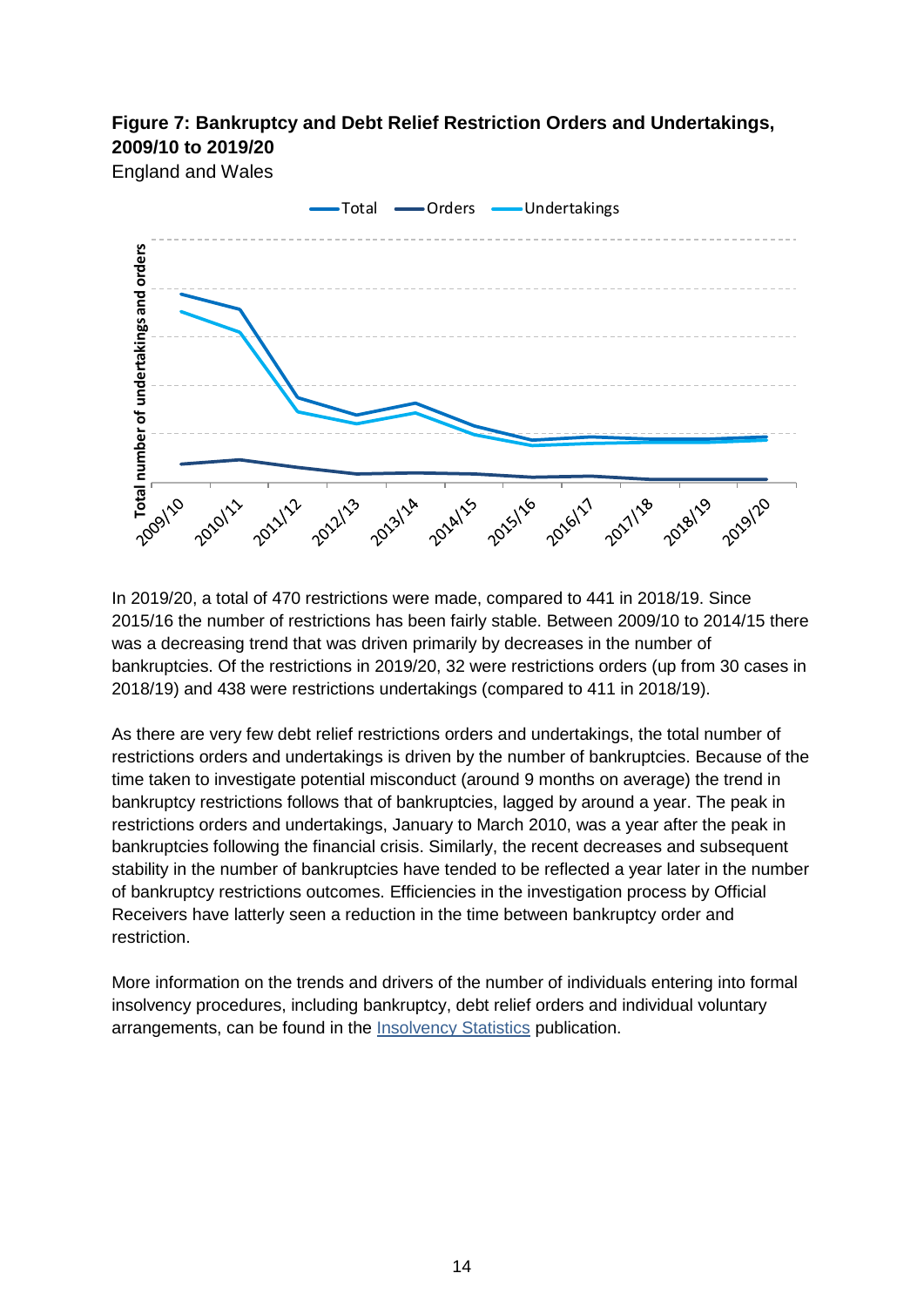## <span id="page-14-0"></span>**5.2. Characteristics of Restriction Orders and Undertakings**

The length of time that a restrictions order or undertaking can be enforced ranges from 2 to 15 years. Any breach of the restrictions during this time can result in prosecution, and if found guilty, the individual may be subject to a criminal penalty, such as a fine or imprisonment.

#### **Figure 8: Average Length of Restriction Orders and Undertakings, 2009/10 to 2019/20**



England and Wales

The average length of restrictions overall in 2019/20 was 4 years and 11 months, 1 month down on the previous year. The average length of restriction orders made in 2019/20 was 6 years and 2 months, 11 months lower than the previous year, while the average length of a restrictions undertaking was 4 years and 10 months, unchanged from the previous year.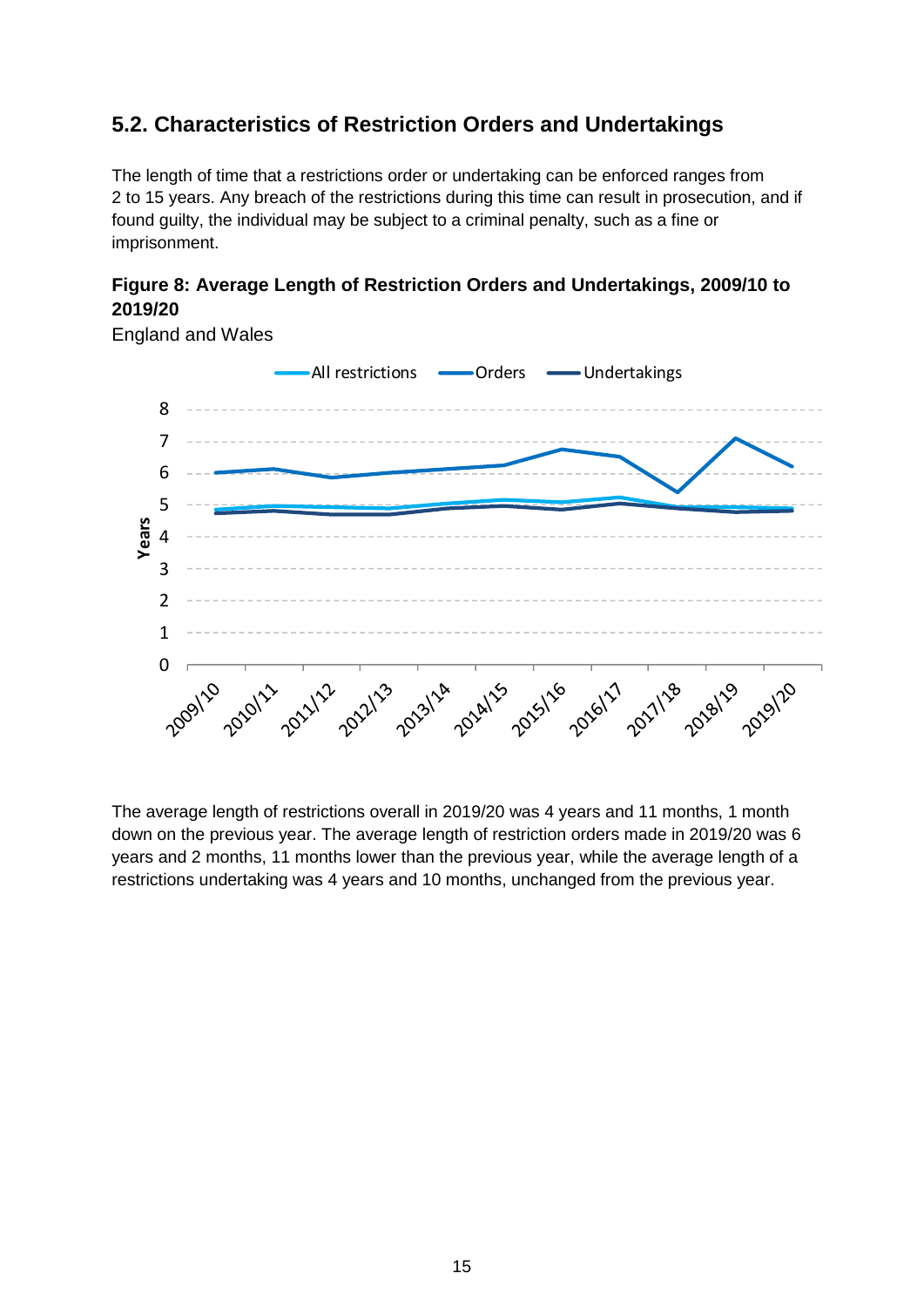#### **Figure 9: Restriction Orders and Undertakings by Length Band, 2009/10 to 2019/20**

England and Wales



In 2019/20, 72.3% of restrictions imposed were for between 2 and 5 years, whilst 24.5% were for between 5 and 10 years, and 3.2% were for restrictions between 10 and 15 years. This is largely similar to the proportions observed in the previous year.

## <span id="page-15-0"></span>**5.3 Active Bankruptcy and Debt Relief Restriction Orders and Undertakings**

A total of 2,474 bankruptcy and debt relief restriction orders and undertakings that began in the last 11 years remain in effect. This does not include any orders and undertaking still in effect that started before 2009/10.

Of the 1,945 orders and undertakings that came into effect in 2009/10, 42 (2.2%) remain active, while 457 of the 470 orders and undertakings that came into effect in 2019/20 remain active.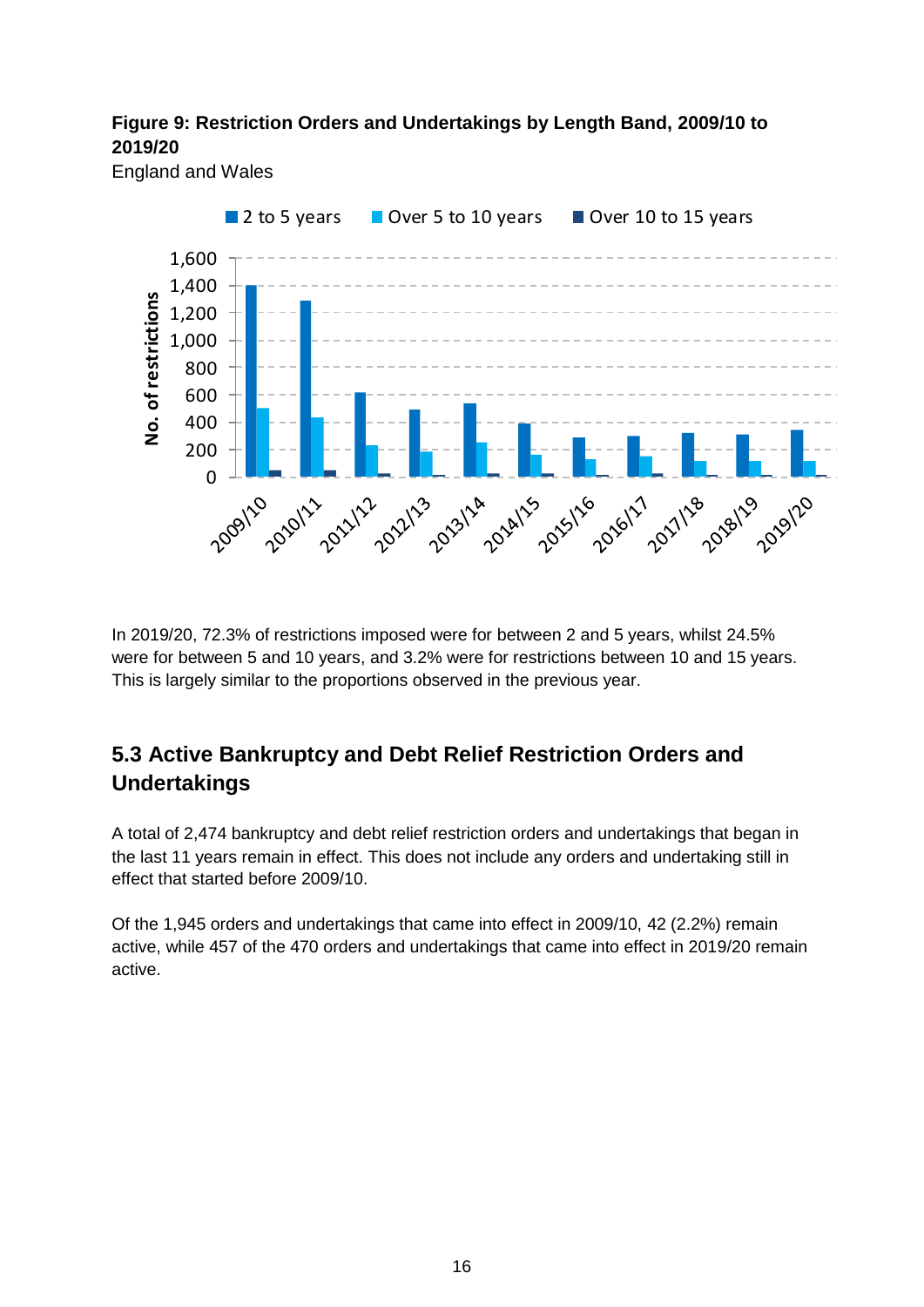#### **Figure 10: Percentage of Bankruptcy and Debt Relief Restriction Orders and Undertakings Still Active by Financial Year that Restriction Occurred** England and Wales, as at 31 March 2019



### <span id="page-16-0"></span>**5.4 Allegations in Bankruptcy and Debt Relief Restriction Cases**

It is possible for more than one allegation to be made in each restrictions case. Therefore, the number of allegations presented here does not match the number of restrictions orders and undertakings.

The allegations presented here relate to those restriction orders and undertakings made in the quarter being reported on in this release, rather than the date the allegations were made.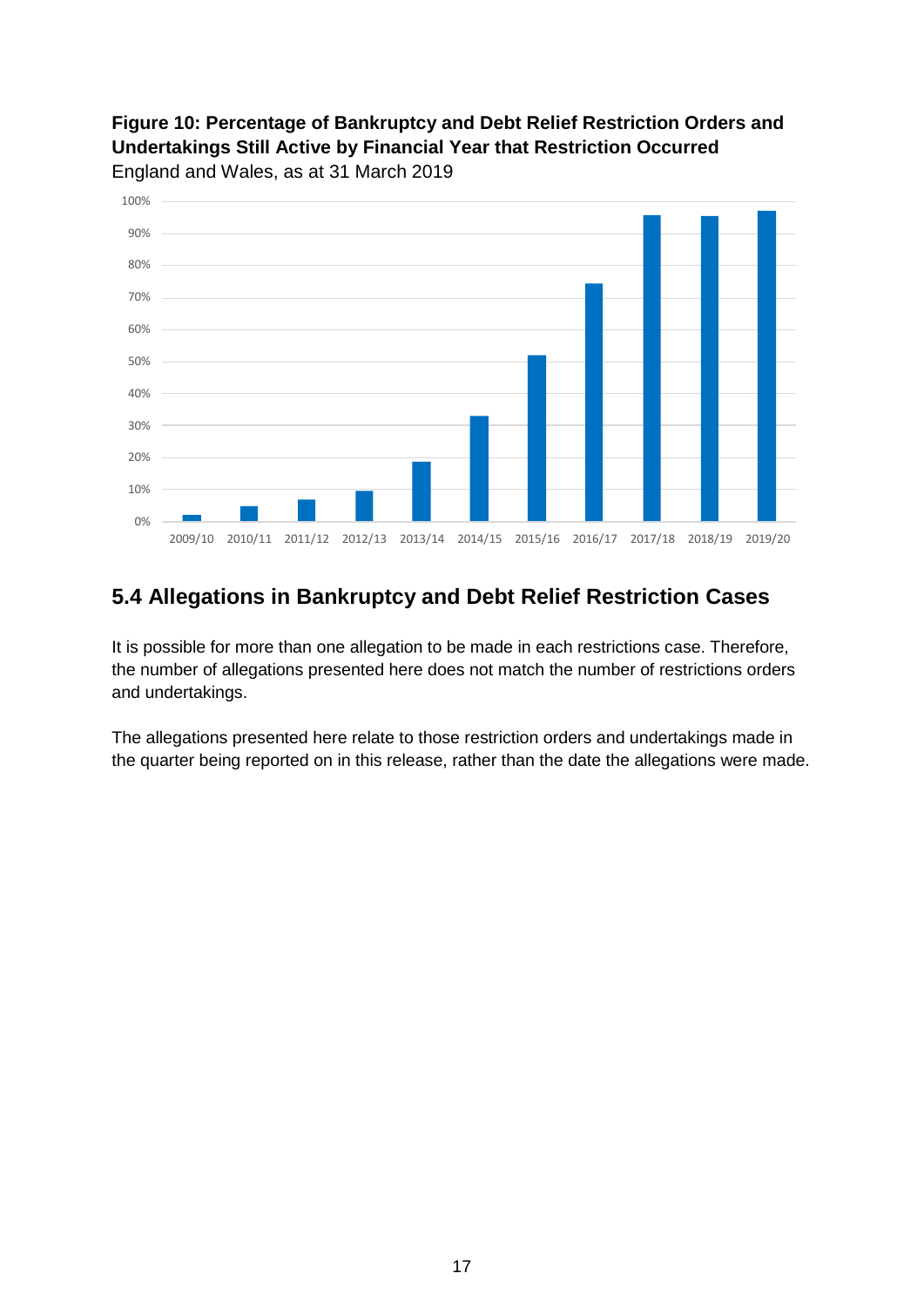### **Figure 11: Number of Allegations Made in Bankruptcy and Debt Relief Restriction Cases, 2019/20**

England and Wales



<sup>1</sup> Categories where no allegations of that type were made are not shown.

For the 470 restrictions orders and undertakings obtained in 2019/20, there were 479 allegations recorded. The most common allegations made were *neglect of business affairs*, with 127 instances; and *incurring debt without reasonable expectation of payment*, with 107 instances. *Neglect of business affairs* has been the most common allegation type since 2010/11.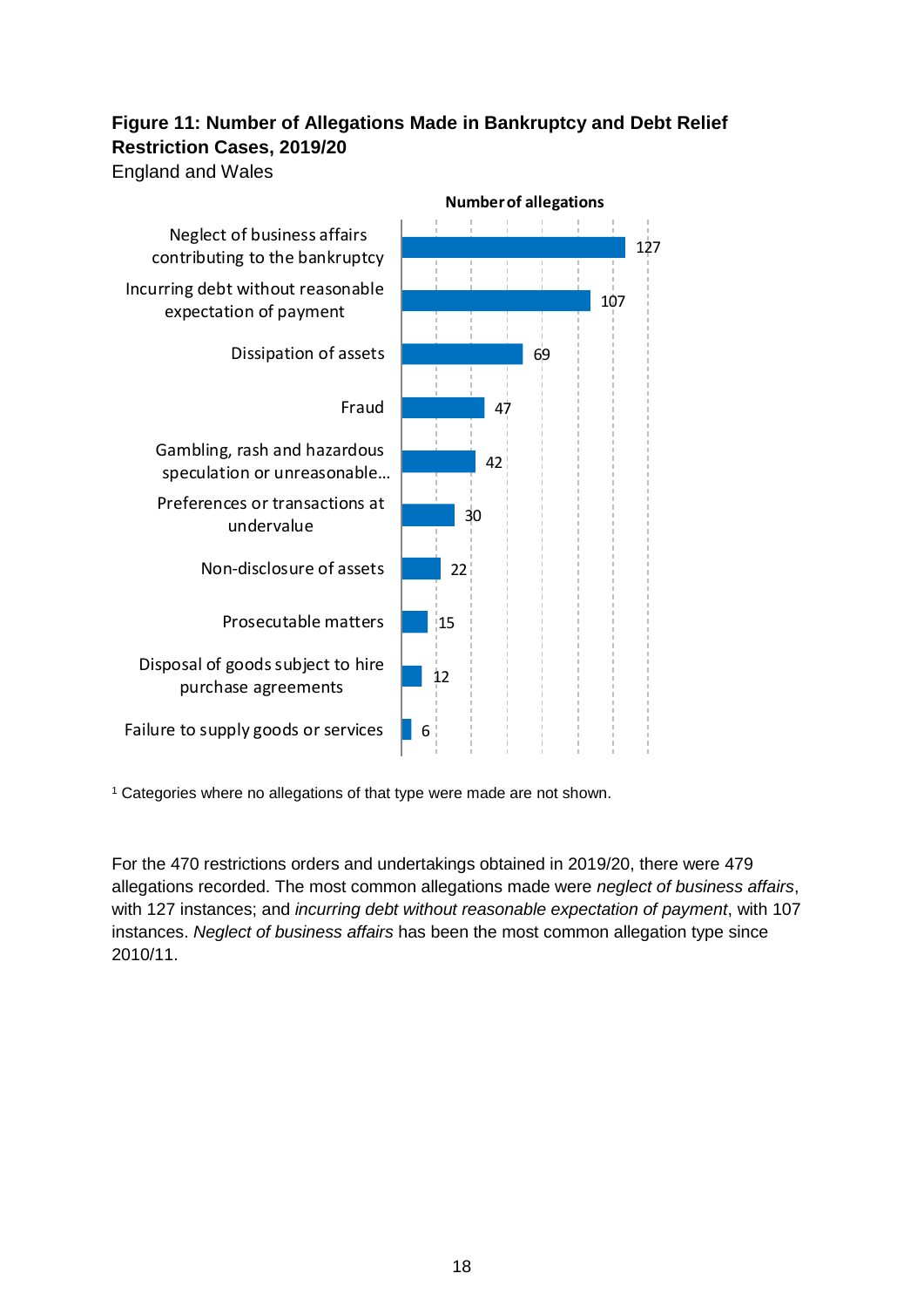## <span id="page-18-0"></span>**6. Criminal Charge Outcomes**

These statistics relate to individuals who have been charged with a criminal offence as a result of the work of the Insolvency Service or by other partner agencies within BEIS, for example Companies House, or directorates, such as the Employment Agency Services Inspectorate. This analysis does not include criminal case outcomes for prosecutions for offences under Part 21 Companies Act 2006 relating to Information about People with Significant Control.

## <span id="page-18-1"></span>**6.1 Criminal Prosecutions by Individual and Charges**

In 2019/20, 74 individuals faced a total of 93 criminal charges. This was a 31% decrease compared with the number of individual directors charged in 2018/19 and a 36% decrease on the number of charges faced. Of the 74 individuals charged, 66 were convicted (89%) while 8 were acquitted. Of the 93 charges faced, 82 (88%) resulted in convictions.

#### **Figure 12: Number of Criminal Charges Brought by the Insolvency Service**  England and Wales

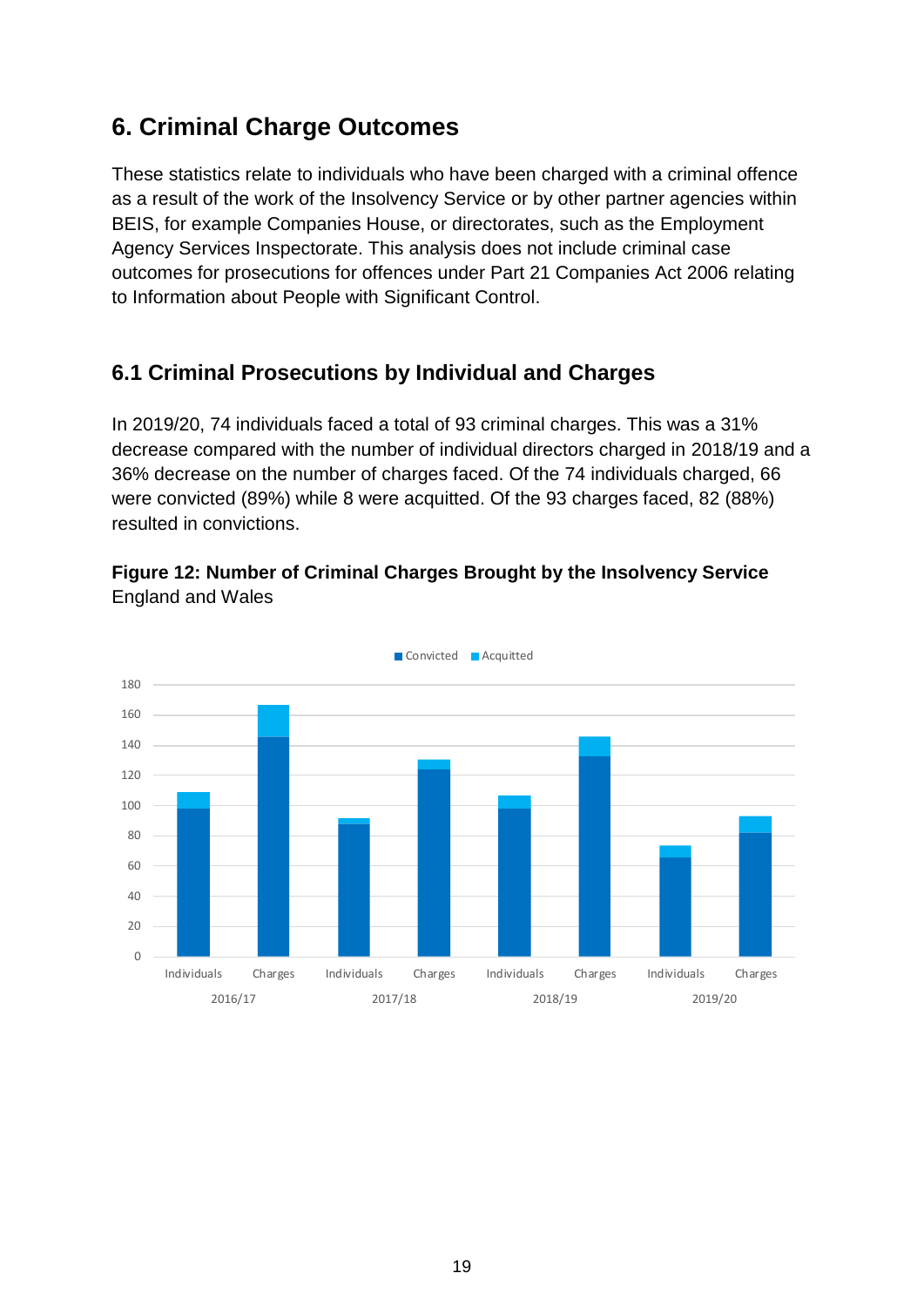## <span id="page-19-0"></span>**6.2 Criminal Convictions by Sentence Imposed**

There were 216 (excluding the 11 acquittals) separate sentences imposed in 2019/20. The most common sentences imposed were for community orders, which include a range of requirements such as unpaid work, curfews or periods of supervision with 50 sentences imposed, down from 62 in 2018/19.

One individual may face more than one charge for which a number of different sentences or no separate penalty may be imposed, for example, combining a custodial sentence with a confiscation order, costs order and a victim surcharge. The court may consider that no separate penalty is appropriate for an offence where the court has already sentenced on other matters, such as a custodial sentence.



#### **Figure 13: Sentences Imposed in 2019/20**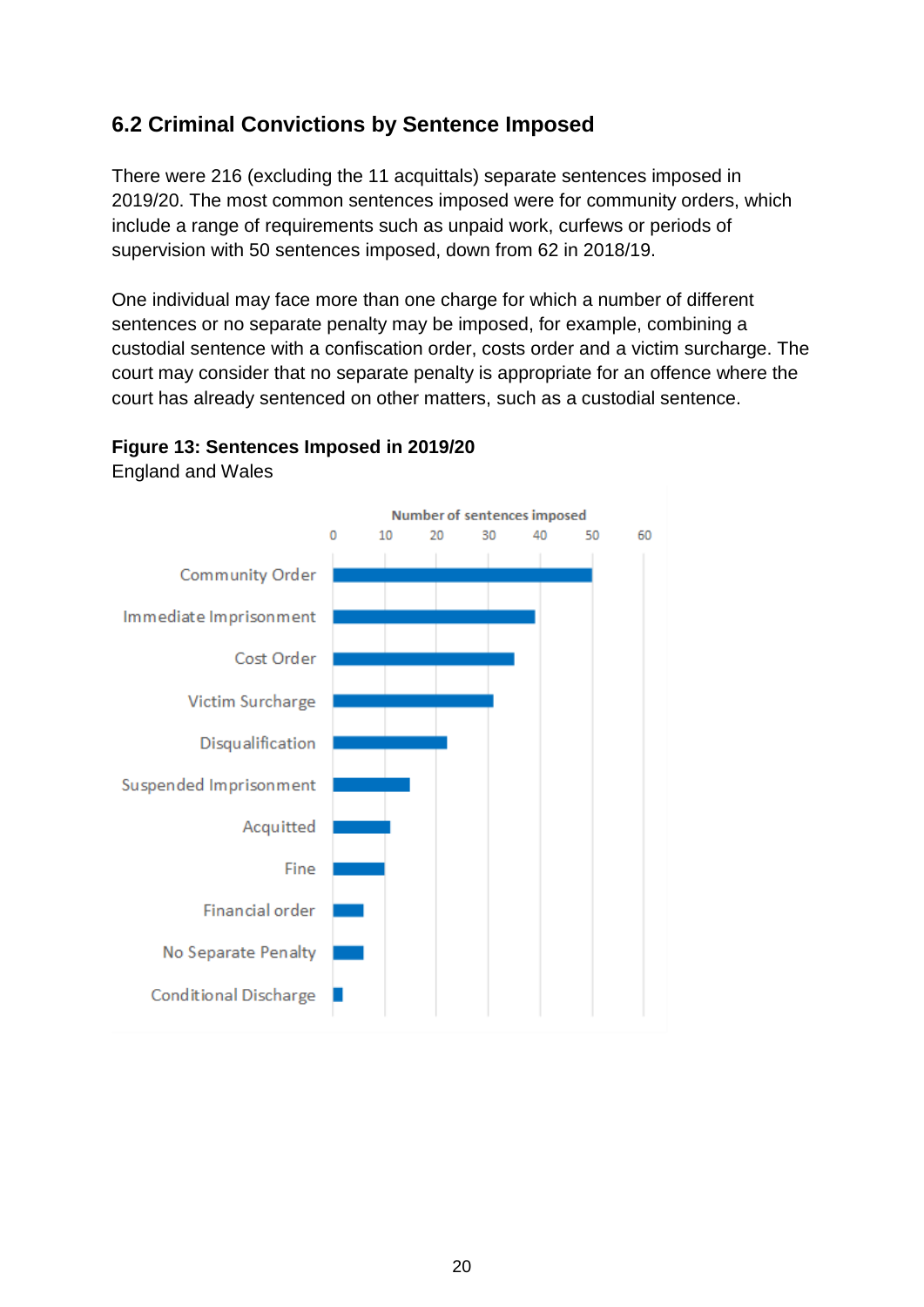### <span id="page-20-0"></span>**6.3 Length and Size of Sentence Imposed.**

Of the 66 individuals sentenced in 2019/20, 39 were sentenced to immediate imprisonment. In 2019/20 the average sentence for immediate impressment was for 16 months with sentences ranging from 3 months to 5 years.

A range of community orders were imposed including unpaid work and rehabilitation orders. There were 82 financial orders and the most common was payment of a victim surcharge. The average sum awarded as a victim surcharge was £92. The average value of the 10 fines issued was £3,508

There were 22 disqualification orders ranging from 2 to 15 years, the average disqualification imposed by the court was 5 years 9 months.

In addition, there were 2 conditional discharges and 6 with no separate penalty.

## **Figure 14: Lengths of Sentences Imposed in 2019/20**

England and Wales

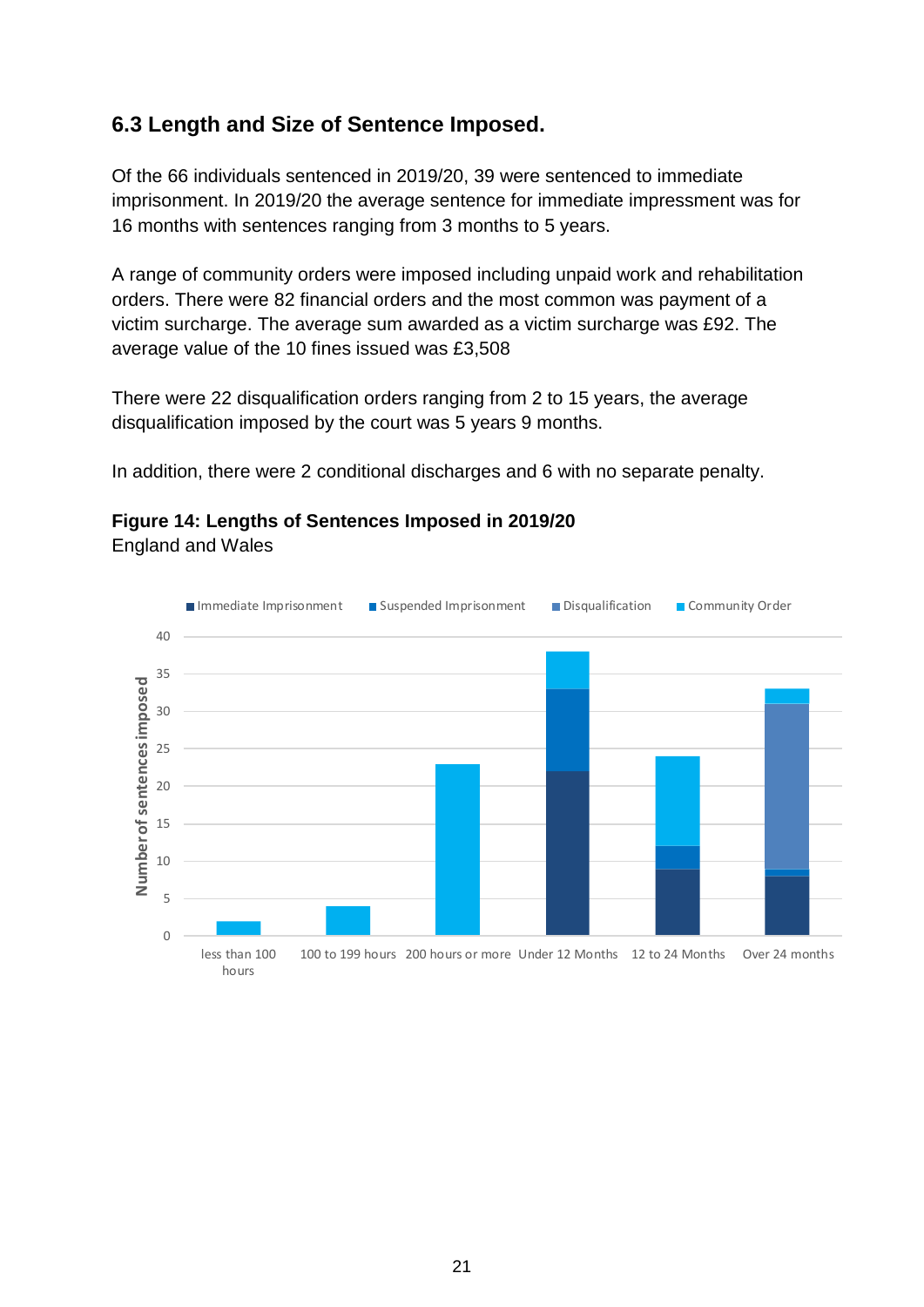

## **Figure 15: Size of Financial Sentences Imposed in 2019/20**

England and Wales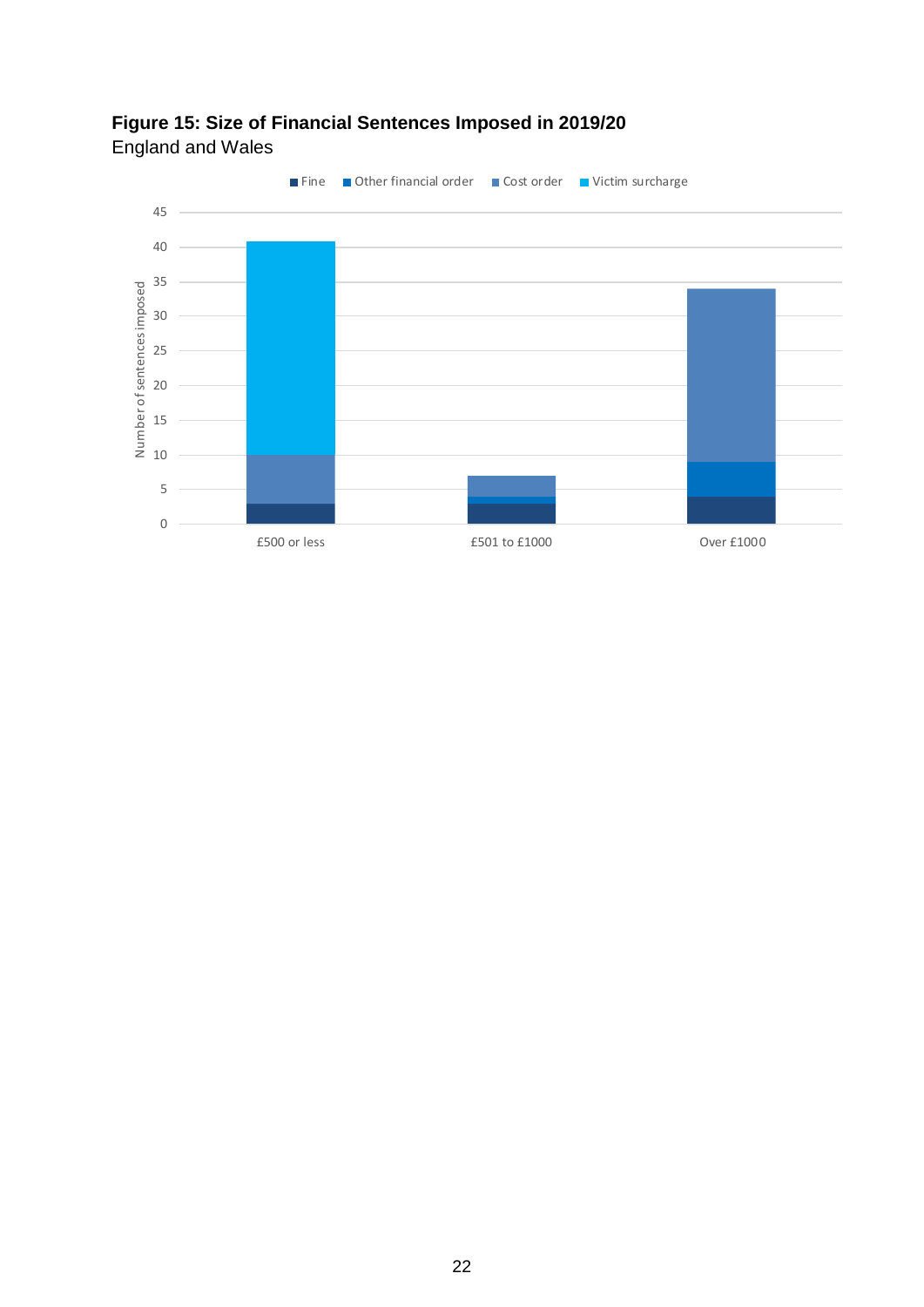## <span id="page-22-0"></span>**7. Background Notes**

Further information on the context of this release can be found in the [Guide to Insolvency](https://www.gov.uk/government/publications/guide-to-insolvency-service-enforcement-outcomes)  [Service Enforcement Outcomes.](https://www.gov.uk/government/publications/guide-to-insolvency-service-enforcement-outcomes)

### <span id="page-22-1"></span>**7.1 Data Sources and Methodology**

#### **Data Sources**

These statistics are derived from administrative records held by the Insolvency Service, an executive agency of the Department for Business, Energy and Industrial Strategy.

#### **Methodology**

These statistics are produced via tabulation following quality assurance of raw data collected from various sources.

#### **Revisions**

These statistics are subject to scheduled revisions, as set out in the [Revisions Policy.](https://www.gov.uk/government/publications/insolvency-statistics-policy-and-procedures) Revisions tend to be made as a result of data being entered onto administrative systems after the cut-off date for data being extracted to produce the statistics. Such revisions tend to be small in the context of overall totals; nonetheless all figures in this release that have been revised since the previous edition have been highlighted in the relevant tables.

## <span id="page-22-2"></span>**7.2 Quality**

This section provides information on the quality of the *Insolvency Service Enforcement Outcomes*, to enable users to judge whether the data are of sufficient quality for their intended use. The section is structured in terms of the six quality dimensions of the European Statistical System.

**Relevance** *(the degree to which the statistical product meets user needs for both coverage and content)*

The *Insolvency Service Enforcement Outcomes* publication is intended to be the most comprehensive record of the outcomes of the investigation and enforcement activity of the Insolvency Service. It includes almost all formal types of enforcement outcome available to the Insolvency Service (the exception being suspension of discharge orders).

It is anticipated that key users will include the Insolvency Service itself, other government departments, parliament, the insolvency profession, debt advice agencies, media organisations, academics, the financial sector, the business community and the general public.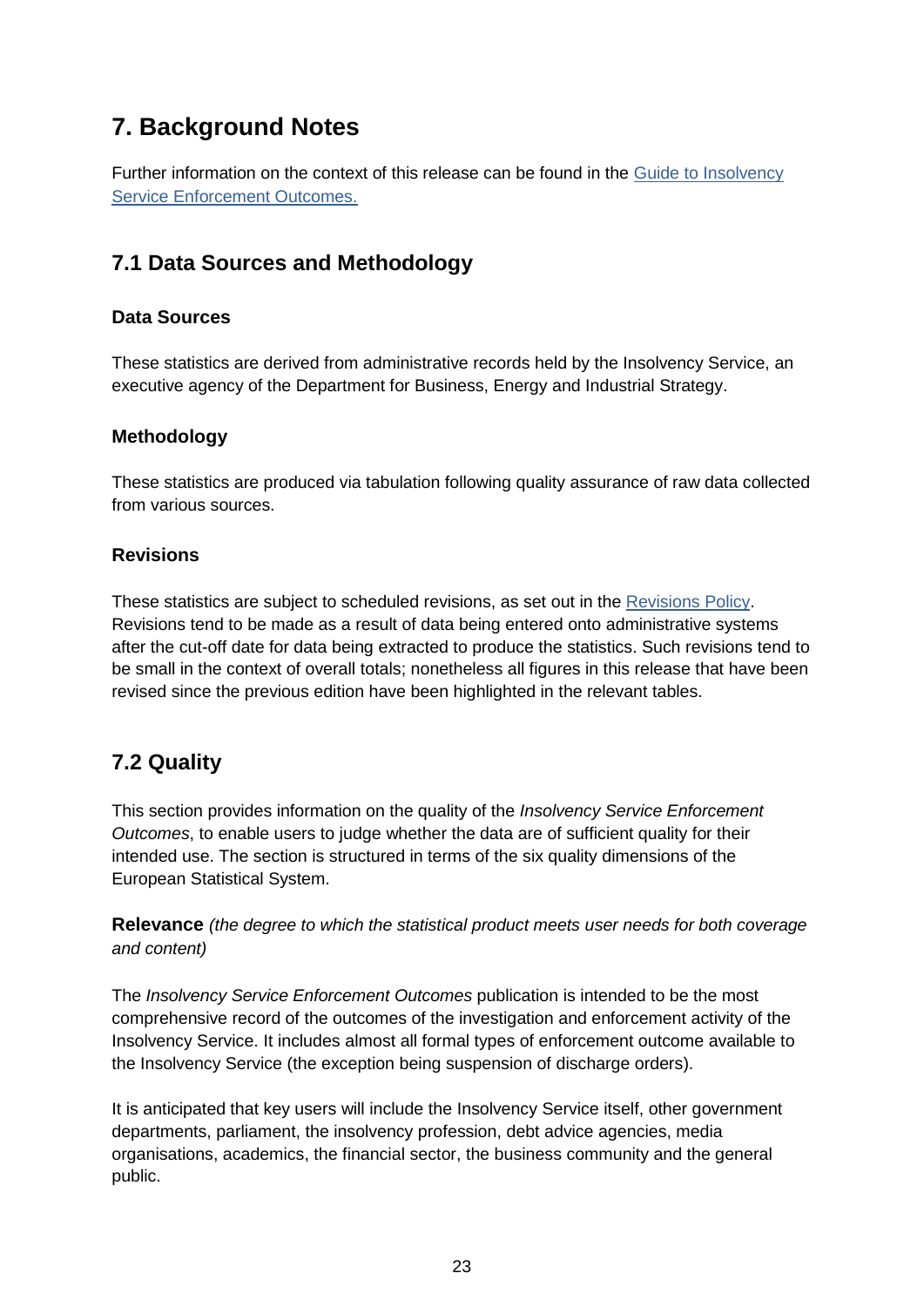The statistical production team welcome feedback from users of the *Insolvency Service Enforcement Outcomes* at [statistics@insolvency.gov.uk.](mailto:statistics@insolvency.gov.uk)

**Accuracy and Completeness** *(including the closeness between an estimated or stated result and the [unknown] true value)*

In general, numbers of outcomes are based on the date of the order or undertaking, rather than on the date it was recorded on the administrative system. In practice this means there is likely to be an element of under-coverage in the first release of new data. Scheduled revisions aim to capture any cases recorded later than the cut off date for extracting data. Any revisions are usually small.

There is a level of under-coverage in the reporting Section 2 disqualifications in the *Insolvency Service Enforcement Outcomes*. More details can be found in the Coherence section.

**Coherence** *(the degree to which data which are derived from different sources or methods, but which refer to the same phenomenon, are similar)*

[Companies House](https://www.gov.uk/government/organisations/companies-house) maintains a register of all directors disqualified under the Company Directors Disqualification Act 1986 and publishes annual statistics on the number of directors disqualified. This includes directors disqualified under sections of the Act that are not represented in the Insolvency Service Enforcement Outcomes. Section 2 disqualifications presented in the *Insolvency Service Enforcement Outcomes* are those that are a result of a referral or significant input from the Insolvency Service, and therefore will not be consistent with the Section 2 disqualifications recorded by Companies House. Section 6 and Section 8 disqualifications registered at Companies House are not consistent with the *Insolvency Service Enforcement Outcomes* due to differences in the way cases are recorded.

**Timeliness and Punctuality** *(timeliness refers to the elapsed time between publication and the period to which the data refer. Punctuality refers to the time lag between the actual and planned dates of publication)*

This release was published 3 weeks after the end of the reporting year. Monthly publications tend to be released 6-8 working days after the end of the month.

A provisional publication schedule for this product is available on the [Statistics Release](https://www.gov.uk/government/statistics/announcements?utf8=%E2%9C%93&organisations%5B%5D=insolvency-service)  [Calendar.](https://www.gov.uk/government/statistics/announcements?utf8=%E2%9C%93&organisations%5B%5D=insolvency-service) The confirmed date of publication will be announced in the same location at least four weeks in advance, in line with the release practices of the Code of Practice for Official **Statistics.** 

**Accessibility and Clarity** *(Accessibility is the ease with which users can access the data. It also related to the format in which the data are available and the availability of supporting information. Clarity refers to the quality and sufficiency of metadata, illustrations and accompanying advice)*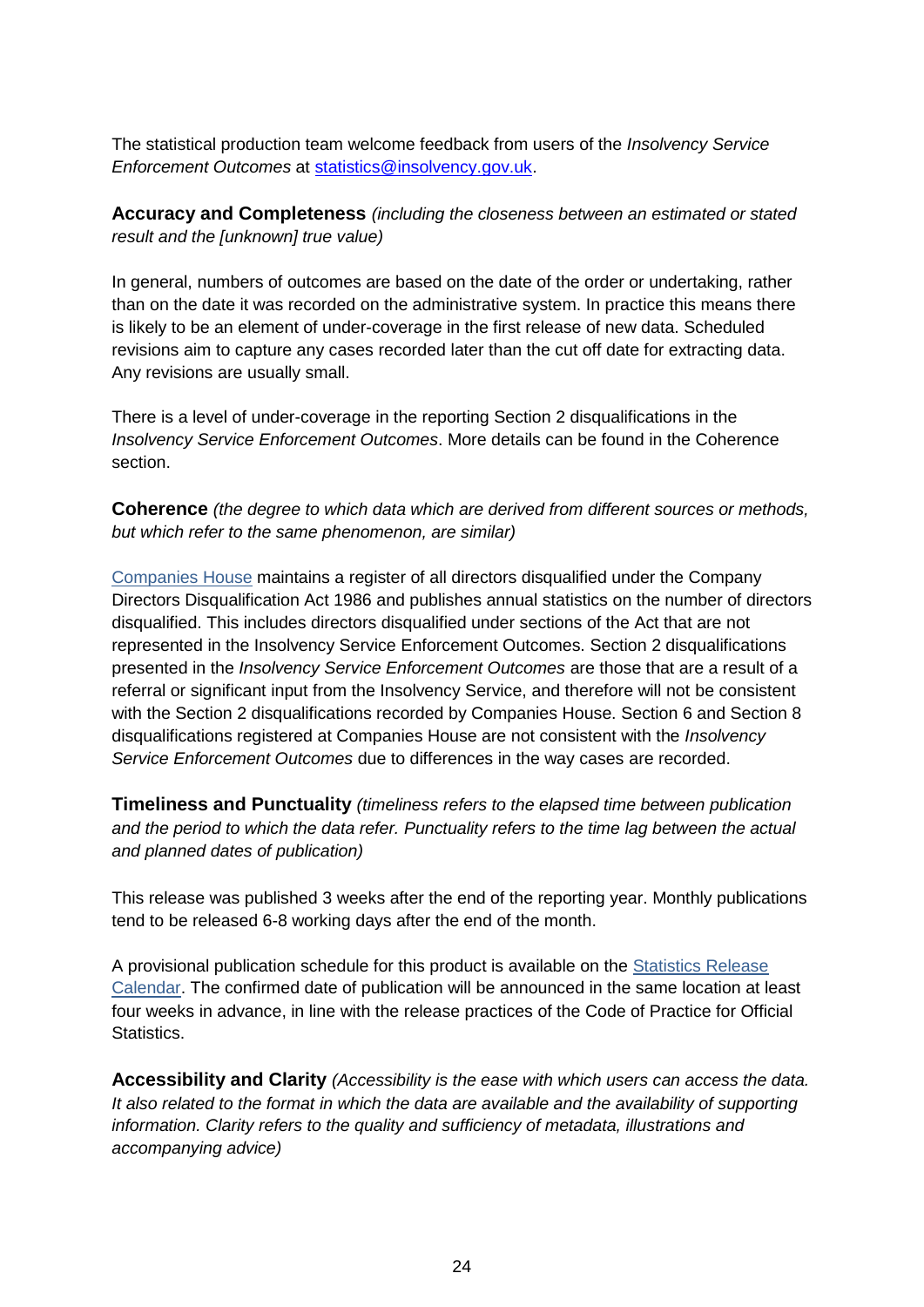The *Investigation and Enforcement Statistics* are available free of charge to the end user on the [Insolvency Service website.](https://www.gov.uk/government/organisations/insolvency-service) They are released via the release calendar and they meet the standards required under the Code of Practice for Official Statistics and the Insolvency Service's own accessibility policy.

Alternative formats of this release are available on request, via the contact details at the beginning of the release.

Views on the clarity of the publication are also welcomed.

#### **Comparability** *(the degree to which data can be compared over time and domain)*

Changes in legislation and policy can affect the extent to which comparisons can be made over time for individual data series. Where such changes are known, they have been highlighted in explanatory notes at the bottom of the tables in the accompanying Excel file. See also [Guide to Insolvency Service Enforcement Outcomes](https://www.gov.uk/government/publications/guide-to-insolvency-service-enforcement-outcomes) for additional information on comparability for each data series.

More details may be found in: [Insolvency Service Methodology,](https://www.gov.uk/government/publications/insolvency-statistics-policy-and-procedures) the [Statement of](https://www.gov.uk/government/publications/insolvency-statistics-policy-and-procedures)  [Administrative Sources](https://www.gov.uk/government/publications/insolvency-statistics-policy-and-procedures) and the [Insolvency Service Revisions Policy.](https://www.gov.uk/government/publications/insolvency-statistics-policy-and-procedures)